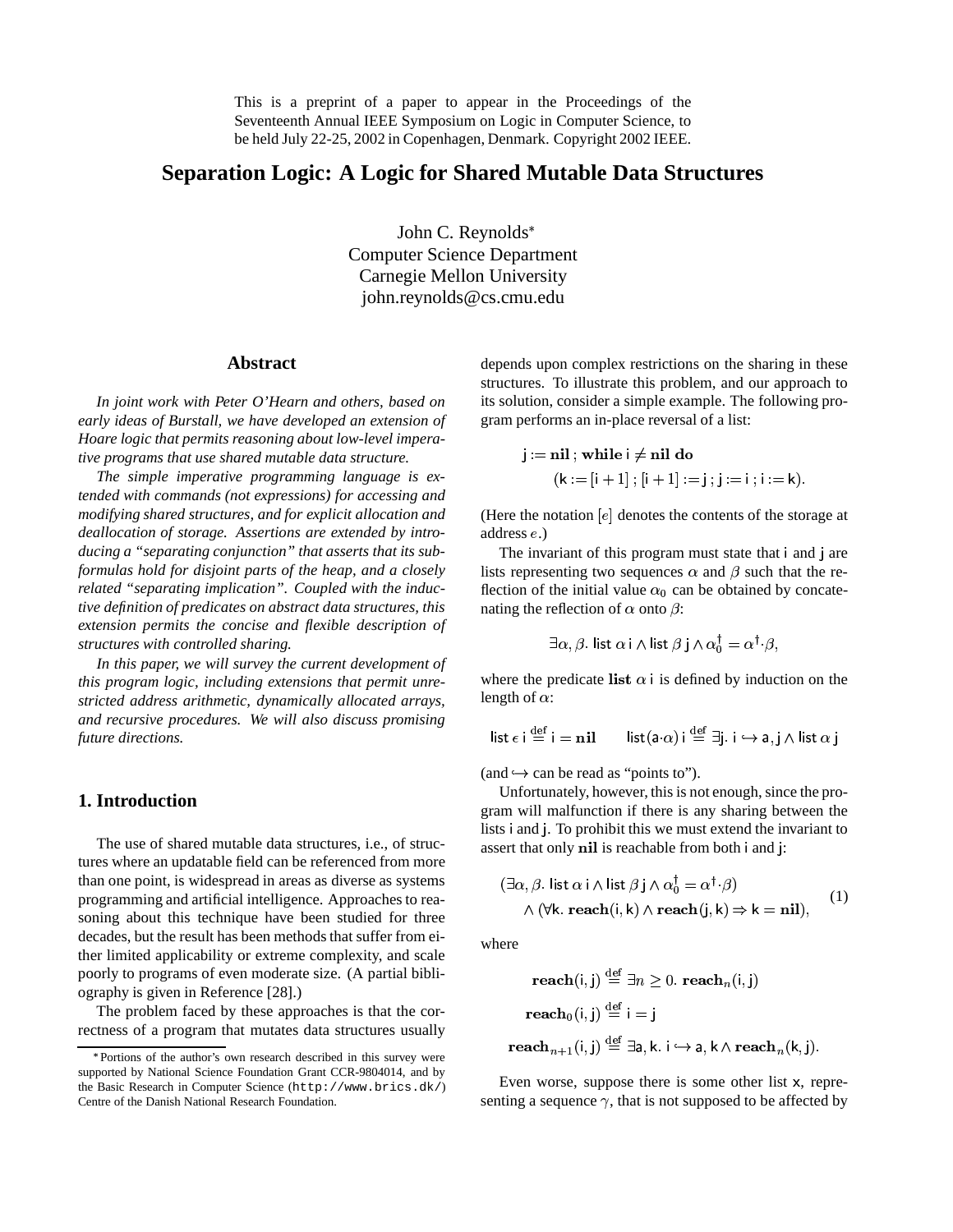the execution of our program. Then it must not share with either  $\overline{\phantom{a}}$  or  $\overline{\phantom{a}}$ , so that the invariant becomes

$$
(\exists \alpha, \beta. \text{ list } \alpha \text{ i } \land \text{ list } \beta \text{ j } \land \alpha_0^{\dagger} = \alpha^{\dagger} \cdot \beta) \land \text{ list } \gamma \times
$$
  
 
$$
\land (\forall k. \text{ reach}(i, k) \land \text{ reach}(j, k) \Rightarrow k = \text{nil})
$$
  
 
$$
\land (\forall k. \text{ reach}(x, k) \land (\text{reach}(i, k) \lor \text{reach}(j, k)) \Rightarrow k = \text{nil}).
$$

Even in this trivial situation, where all sharing is prohibited, it is evident that this form of reasoning scales poorly.

The key to avoiding this difficulty is to introduce a novel logical operation  $P * Q$ , called *separating conjunction* (or sometimes *independent* or *spatial* conjunction), that asserts that  $P$  and  $Q$  hold for *disjoint* portions of the addressable storage. In effect, the prohibition of sharing is built into this operation, so that Invariant (1) can be written as

$$
(\exists \alpha, \beta \text{. list } \alpha \text{ i } * \text{ list } \beta \text{ j}) \land \alpha_0^{\dagger} = \alpha^{\dagger} \cdot \beta, \tag{3}
$$

and Invariant (2) as

$$
(\exists \alpha, \beta \text{. list } \alpha \text{ i } * \text{ list } \beta \text{ j } * \text{ list } \gamma \text{ x)} \land \alpha_0^\dagger = \alpha^\dagger \cdot \beta. \tag{4}
$$

In fact, one can go further: Using an inference rule called the "frame rule", one can infer directly that the program does not affect the list x from the fact that assertions such as (3) do not refer to this list.

The central concept of a separating conjunction is implicit in Burstall's early idea of a "distinct nonrepeating tree system" [2]. In lectures in the fall of 1999, I described the concept explicitly, and embedded it in a flawed extension of Hoare logic [16, 17]. Soon thereafter, an intuitionistic logic based on this idea was discovered independently by Ishtiaq and O'Hearn [19] and by myself [28]. Realizing that this logic was an instance of the logic of bunched implications [23, 26], Ishtiaq and O'Hearn also introduced a *separating implication*  $P \rightarrow Q$ .

The intuitionistic character of this logic implied a monotonicity property: that an assertion true for some portion of the addressable storage would remain true for any extension of that portion, such as might be created by later storage allocation.

In their paper, however, Ishtiaq and O'Hearn also presented a classical version of the logic that does not impose this monotonicity property, and can therefore be used to reason about explicit storage deallocation; they showed that this version is more expressive than the intuitionistic logic, since the latter can be translated into the classical logic.

In both the intuitionistic and classical version of the logic, addresses were assumed to be disjoint from integers, and to refer to entire records rather than particular fields, so that "address arithmetic" was precluded. More recently, I generalized the logic to permit reasoning about unrestricted address arithmetic, by regarding addresses as

integers which refer to individual fields [24, 30, 29]. It is this form of the logic that will be described and used in most of the present paper. We will also describe O'Hearn's frame rule [24, 35, 34, 19], which permits local reasoning about components of programs.

Since these logics are based on the idea that the structure of an assertion can describe the separation of storage into disjoint components, we have come to use the term *separation logics*, both for the extension of predicate calculus with the separation operators and the resulting extension of Hoare logic. A more precise name might be *storage separation logics*, since it is becoming apparent that the underlying idea can be generalized to describe the separation of other kinds of resources [3, 11, 12, 9, 10].

# **2. The Programming Language**

The programming language we will use is the simple imperative language originally axiomatized by Hoare [16, 17], extended with new commands for the manipulation of mutable shared data structures:

 $\langle \text{comm} \rangle ::= \cdots$ 

| $\langle \text{var} \rangle := \mathbf{cons}(\langle \text{exp} \rangle, \dots, \langle \text{exp} \rangle)$ | allocation   |
|--------------------------------------------------------------------------------------------------------------|--------------|
| $ \langle \text{var} \rangle := [\langle \text{exp} \rangle]$                                                | lookup       |
| $ \left[ \langle \exp \rangle \right] := \langle \exp \rangle$                                               | mutation     |
| $\vert$ dispose $\langle$ exp $\rangle$                                                                      | deallocation |

Semantically, we extend computational states to contain two components: a store (or stack), mapping variables into values (as in the semantics of the unextended simple imperative language), and a heap, mapping addresses into values (and representing the mutable structures).

In the early versions of separation logic, integers, atoms, and addresses were regarded as distinct kinds of value, and heaps were mappings from finite sets of addresses to nonempty tuples of values:

 $Values = Integers \cup Atoms \cup Addresses$ 

where Integers, Atoms, and Addresses are disjoint

Heaps = 
$$
\bigcup_{A \subseteq \text{Addresses}} (A \to \text{Values}^+).
$$

To permit unrestricted address arithmetic, however, in the version of the logic used in most of this paper we will assume that all values are integers, an infinite number of which are addresses; we also assume that atoms are integers that are not addresses, and that heaps map addresses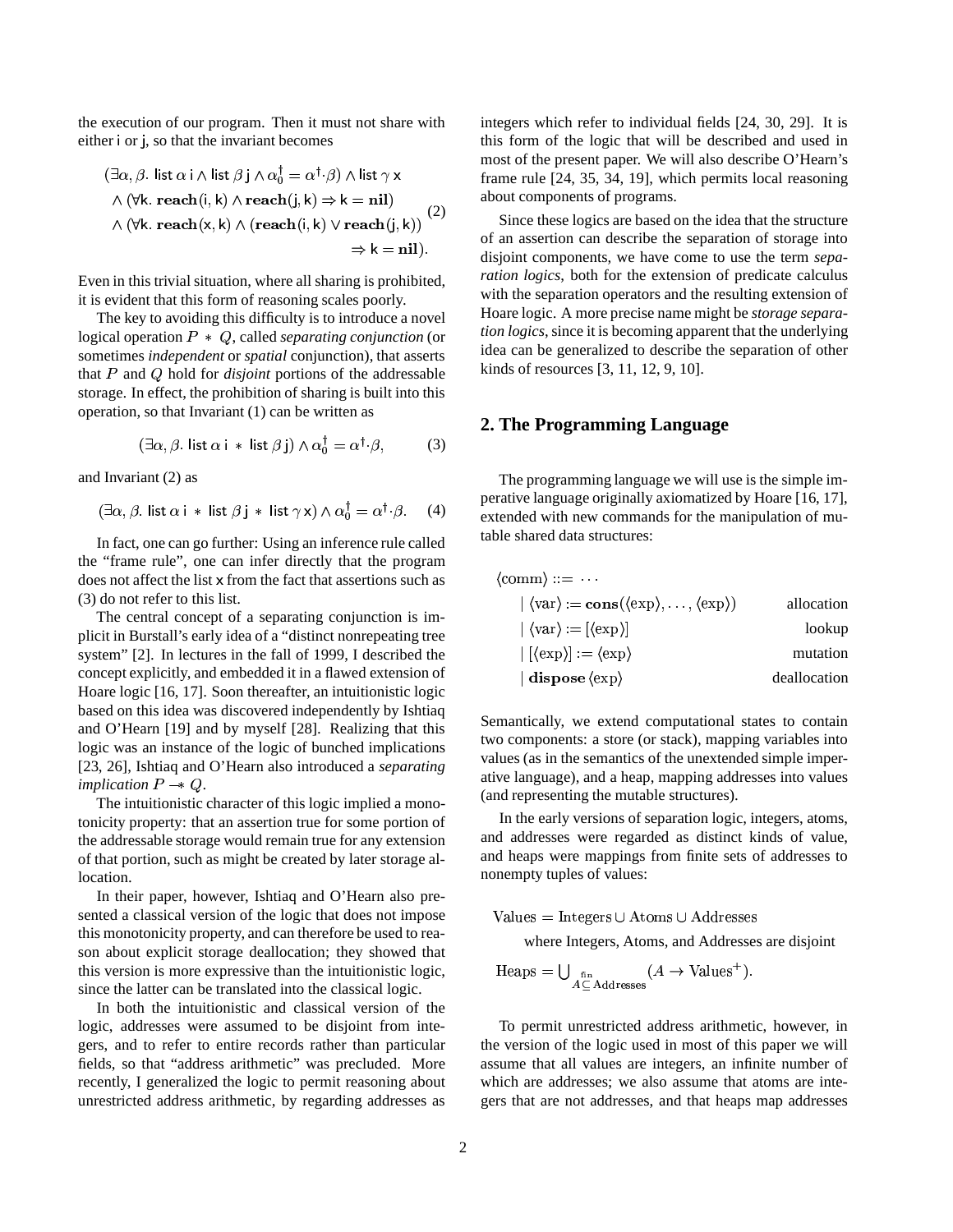into single values:

$$
Values = Integer
$$

 $\mathcal{A}=\mathcal{A}^*$  . The set of the set of the set of the set of the set of the set of the set of the set of the set of the set of the set of the set of the set of the set of the set of the set of the set of the set of the

where Atoms and Addresses are disjoint

$$
\mathrm{Heaps} = \bigcup\nolimits_{A \subseteq \mathrm{Addresses}} (A \to \mathrm{Values}).
$$

(To permit unlimited allocation of records of arbitrary size, we require that, for all  $n \geq 0$ , the set of addresses must contain infinitely many consecutive sequences of length  $n$ . For instance, this will occur if only a finite number of positive integers are not addresses.) In both versions of the logic, we assume

$$
\begin{aligned}\n\text{nil} &\in \text{Atoms} \\
\text{Stores}_{V} &= V \rightarrow \text{Values} \\
\text{States}_{V} &= \text{Stores}_{V} \times \text{Heaps}, \\
\text{inite set of variables}\n\end{aligned}
$$

 $\sim$  . And the set of the set of the set of the set of the set of the set of the set of the set of the set of the set of the set of the set of the set of the set of the set of the set of the set of the set of the set of t

where  $V$  is a finite set of variables.

Our intent is to capture the low-level character of machine language. One can think of the store as describing the contents of registers, and the heap as describing the contents of an addressable memory. This view is enhanced by assuming that each address is equipped with an "activity bit"; then the domain of the heap is the finite set of *active* addresses.

The semantics of ordinary and boolean expressions is the same as in the simple imperative language:

$$
[\![e \in \langle \exp \rangle]_{\text{exp}} \in (\bigcup_{V \supseteq \text{FV}(e)} \text{Stores}_V) \to \text{Values}
$$
  

$$
[\![b \in \langle \text{boolean} \rangle]_{\text{bexp}} \in (\bigcup_{V \supseteq \text{FV}(b)} \text{Stores}_V) \to \{\text{true}, \text{false}\}
$$

(where  $FV(p)$  is the set of variables occurring free in the phrase  $p$ ). In particular, expressions do not depend upon the heap, so that they are always well-defined and never cause side-effects.

Thus expressions do not contain notations, such as **cons** or  $[-]$ , that refer to the heap. It follows that none of the new heap-manipulating commands are instances of the simple assignment command  $\langle var \rangle := \langle exp \rangle$  (even though we write them with the familiar operator  $:=$ ). In fact, they will not obey Hoare's inference rule for assignment. However, since they alter the store at the variable  $v$ , we will say that the commands  $v := \mathbf{cons}(\cdots)$  and  $v := [e]$ , as well as  $v := e$ (but not  $[v] := e$  or **dispose** v) modify v.

A simple way to define the meaning of the new commands is by small-step operational semantics, i.e., by defining a transition relation  $\rightarrow$  between *configurations*, which are either

• *nonterminal*: A command-state pair  $\langle c, (s, h) \rangle$ , where  $\text{FV}(c) \subseteq \text{dom } s.$ 

• *terminal*: A state  $(s, h)$  or **abort**.

We write  $\gamma \rightarrow^* \gamma'$  to indicate that there is a finite sequence of transitions from  $\gamma$  to  $\gamma'$ , and  $\gamma \uparrow$  to indicate that there is an infinite sequence of transitions beginning with  $\gamma$ .

In this semantics, the heap-manipulating commands are specified by the following inference rules:

• Allocation

$$
\langle v := \mathbf{cons}(e_1, \dots, e_n), (s, h) \rangle
$$
  
\n
$$
\sim ([s \mid v : \ell], [h \mid \ell : [\![ e_1 ]\!]_{\exp} s \mid \dots \mid \ell + n - 1 : [\![ e_n ]\!]_{\exp} s \mid),
$$
  
\nwhere  $\ell, \dots, \ell + n - 1 \in \text{Address} - \text{dom } h.$ 

• Lookup

When  $\llbracket e \rrbracket_{\text{exp}} s \in \text{dom } h$ :

$$
\langle v:=[e], (s,h)\rangle\leadsto ([\,s\mid v\colon h(\llbracket e\rrbracket_{\exp} s)\,],h),
$$

When  $\llbracket e \rrbracket_{\text{exp}} s \notin \text{dom } h$ :

$$
\langle v:=[e], (s,h)\rangle \leadsto {\bf abort}.
$$

• Mutation

When  $\llbracket e \rrbracket_{\text{exp}} s \in \text{dom } h$ :

$$
\langle [e] := e', (s, h) \rangle \rightsquigarrow (s, [h \mid [[e]_{\exp} s : [[e']]_{\exp} s]),
$$

When  $\llbracket e \rrbracket_{\text{exp}} s \notin \text{dom } h$ :

$$
\langle [e] := e', (s,h) \rangle \leadsto \textbf{abort}.
$$

• Deallocation

When  $\llbracket e \rrbracket_{\text{exp}} s \in \text{dom } h$ :

 $\langle {\bf dispose}\ e, (s,h) \rangle \leadsto (s,h]\left( {\rm dom}\ h-\{\llbracket e \rrbracket_{{\bf exp}} s\}\right)),$ 

When  $\llbracket e \rrbracket_{\text{exp}} s \notin \text{dom } h$ :

$$
\langle \textbf{dispose }e,(s,h)\rangle \!\rightsquigarrow \textbf{abort}.
$$

(Here  $[f \mid x : a]$  denotes the function that maps x into a and all other arguments  $y$  in the domain of  $f$  into  $f y$ . The notation  $f$  S denotes the restriction of the function  $f$  to the domain  $S$ .)

The allocation operation activates and initializes  $n$  cells in the heap. Notice that, aside from the requirement that the addresses of these cells be consecutive and previously inactive, the choice of addresses is indeterminate.

The remaining operations all cause memory faults (denoted by the terminal configuration **abort**) if an inactive address is dereferenced or deallocated.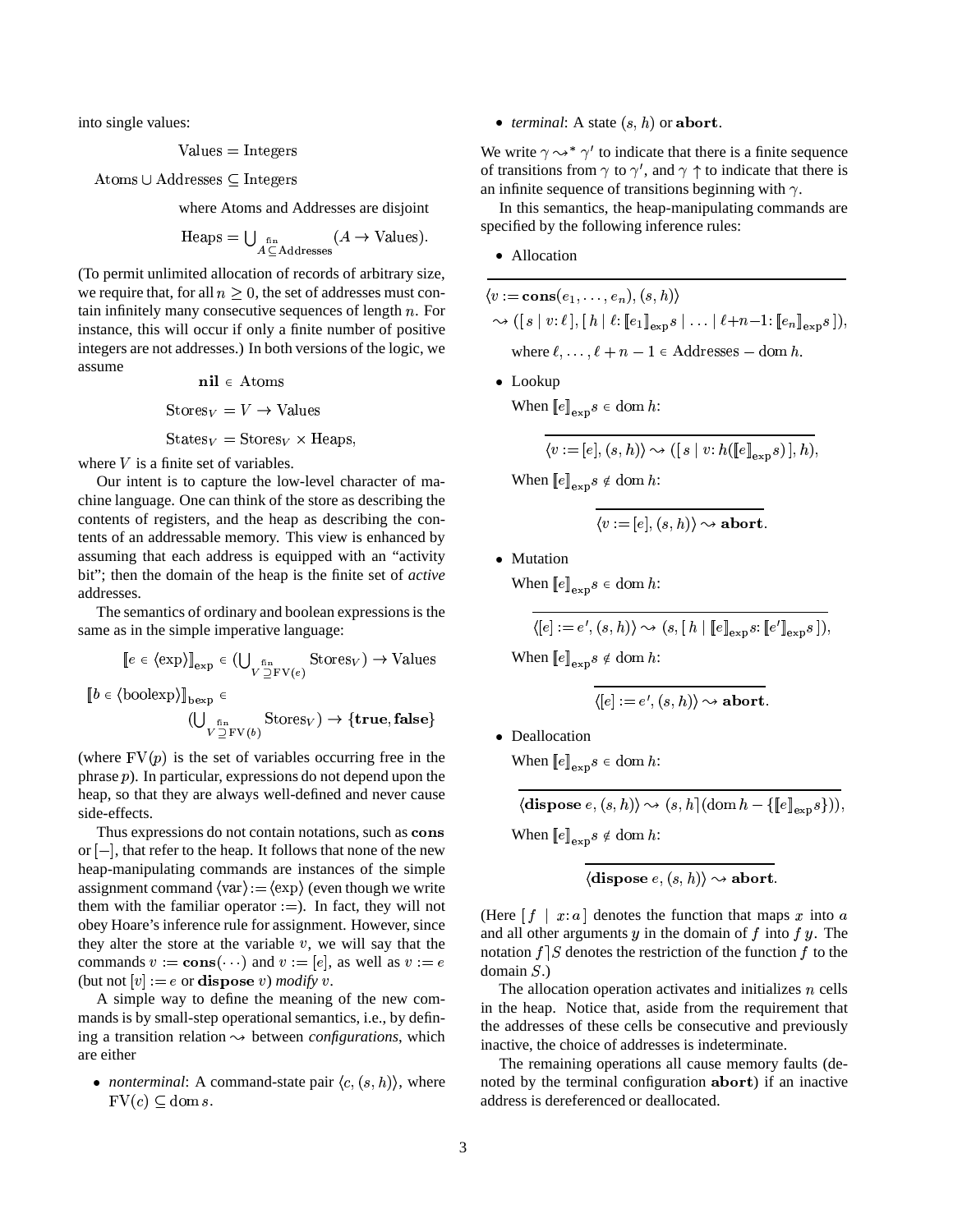An important property of this language is the effect of restricting the heap on the execution of a command. Essentially, if the restriction removes an address that is dereferenced or deallocated by the command, then the restricted execution aborts; otherwise, however, the executions are similar, except for the presence of unchanging extra heap cells in the unrestricted execution.

To state this property precisely, we write  $h_0 \perp h_1$  to indicate that the heaps  $h_0$  and  $h_1$  have disjoint domains, and  $h_0 \cdot h_1$  to indicate the union of such heaps. Then, when  $h_0\subseteq h$ ,

- If  $\langle c, (s, h) \rangle \rightsquigarrow^*$  abort, then  $\langle c, (s, h_0) \rangle \rightsquigarrow^*$  abort.
- If  $\langle c, (s, h) \rangle \rightsquigarrow^* (s', h')$  then  $\langle c, (s, h_0) \rangle \rightsquigarrow^*$  abort or  $\langle c, (s, h_0) \rangle \rightsquigarrow^* (s', h'_0)$ , where  $h'_0 \perp h_1$  and  $h' =$  abbreviat  $h'_0 \cdot h_1$ .
- If  $\langle c, (s, h) \rangle \uparrow$  then either  $\langle c, (s, h_0) \rangle \rightarrow^*$  abort or  $\langle c, (s, h_0) \rangle \uparrow$ .

# **3. Assertions and their Inference Rules**

In addition to the usual formulae of predicate calculus, including boolean expressions and quantifiers, we introduce four new forms of assertion that describe the heap:

| $\langle \text{assert} \rangle ::= \cdots$                                |                        |
|---------------------------------------------------------------------------|------------------------|
| emp                                                                       | empty heap             |
| $ \langle \exp \rangle \mapsto \langle \exp \rangle$                      | singleton heap         |
| $\langle$ (assert) * $\langle$ assert)                                    | separating conjunction |
| $\langle \text{assert} \rangle \rightarrow \langle \text{assert} \rangle$ | separating implication |

Because of these new forms, the meaning of an assertion (unlike that of a boolean expression) depends upon both the store and the heap:

$$
[\![p \in \langle \text{assert} \rangle \!]_{\text{astr}} \in
$$
  

$$
(\bigcup_{\substack{r \text{ in } \\ V \supseteq \text{FV}(p)}} \text{Stores}_V) \to \text{Heaps} \to \{\text{true}, \text{false}\}.
$$

Specifically, emp asserts that the heap is empty:

$$
[\mathbf{emp}]_{\text{asrt}} s \, h \text{ iff } \text{dom } h = \{\},
$$

 $e \mapsto e'$  asserts that the heap contains one cell, at address  $e$ with contents  $e'$ :

$$
[e \mapsto e']_{\text{asrt}} s h \text{ iff}
$$
  
dom  $h = \{ [e]_{\exp} s \}$  and  $h([e]_{\exp} s) = [e']_{\exp} s$ ,

 $p_0 * p_1$  asserts that the heap can be split into two disjoint parts in which  $p_0$  and  $p_1$  hold respectively:

""<sup>+</sup>

$$
p_0 * p_1
$$
<sub>asrt</sub>*s h* iff  
\n $\exists h_0, h_1 \cdot h_0 \perp h_1$  and  $h_0 \cdot h_1 = h$  and  
\n
$$
[p_0]_{asrt} s h_0
$$
 and  $[p_1]_{asrt} s h_1$ ,

and  $p_0 \rightarrow p_1$  asserts that, if the current heap is extended with a disjoint part in which  $p_0$  holds, then  $p_1$  will hold in the extended heap:

$$
[\![p_0 \to p_1]\!]_{\text{asrt}} s \, h \text{ iff}
$$
  

$$
\forall h'. \, (h' \perp h \text{ and } [p_0]\!]_{\text{asrt}} s \, h') \text{ implies}
$$
  

$$
[\![p_1]\!]_{\text{asrt}} s \, (h \cdot h').
$$

When this semantics is coupled with the usual interpretation of the classical connectives, the result is an instance of the "resource semantics" of bunched implications as advanced by David Pym [23, 26].

It is useful to introduce several more complex forms as abbreviations:

$$
e \mapsto -\stackrel{\text{def}}{=} \exists x'. e \mapsto x' \quad \text{where } x' \text{ not free in } e
$$
\n
$$
e \hookrightarrow e' \stackrel{\text{def}}{=} e \mapsto e' * \text{ true}
$$
\n
$$
e \mapsto e_1, \dots, e_n
$$
\n
$$
\stackrel{\text{def}}{=} e \mapsto e_1 * \dots * e + n - 1 \mapsto e_n
$$
\n
$$
e \hookrightarrow e_1, \dots, e_n
$$
\n
$$
\stackrel{\text{def}}{=} e \hookrightarrow e_1 * \dots * e + n - 1 \hookrightarrow e_n
$$
\n
$$
\text{iff } e \mapsto e_1, \dots, e_n * \text{ true.}
$$

By using  $\mapsto$ ,  $\hookrightarrow$ , and the two forms of conjunction, it is easy to describe simple sharing patterns concisely:

1.  $x \mapsto 3$ , y asserts that x points to an adjacent pair of cells containing  $3$  and  $y$  (i.e., the store maps  $x$  and  $y$ into some values  $\alpha$  and  $\beta$ ,  $\alpha$  is a address, and the heap maps  $\alpha$  into 3 and  $\alpha + 1$  into  $\beta$ ):

2.  $y \mapsto 3$ , x asserts that y points to an adjacent pair of cells containing 3 and x:



3.  $x \mapsto 3$ ,  $y * y \mapsto 3$ , x asserts that situations (1) and (2) hold for separate parts of the heap:

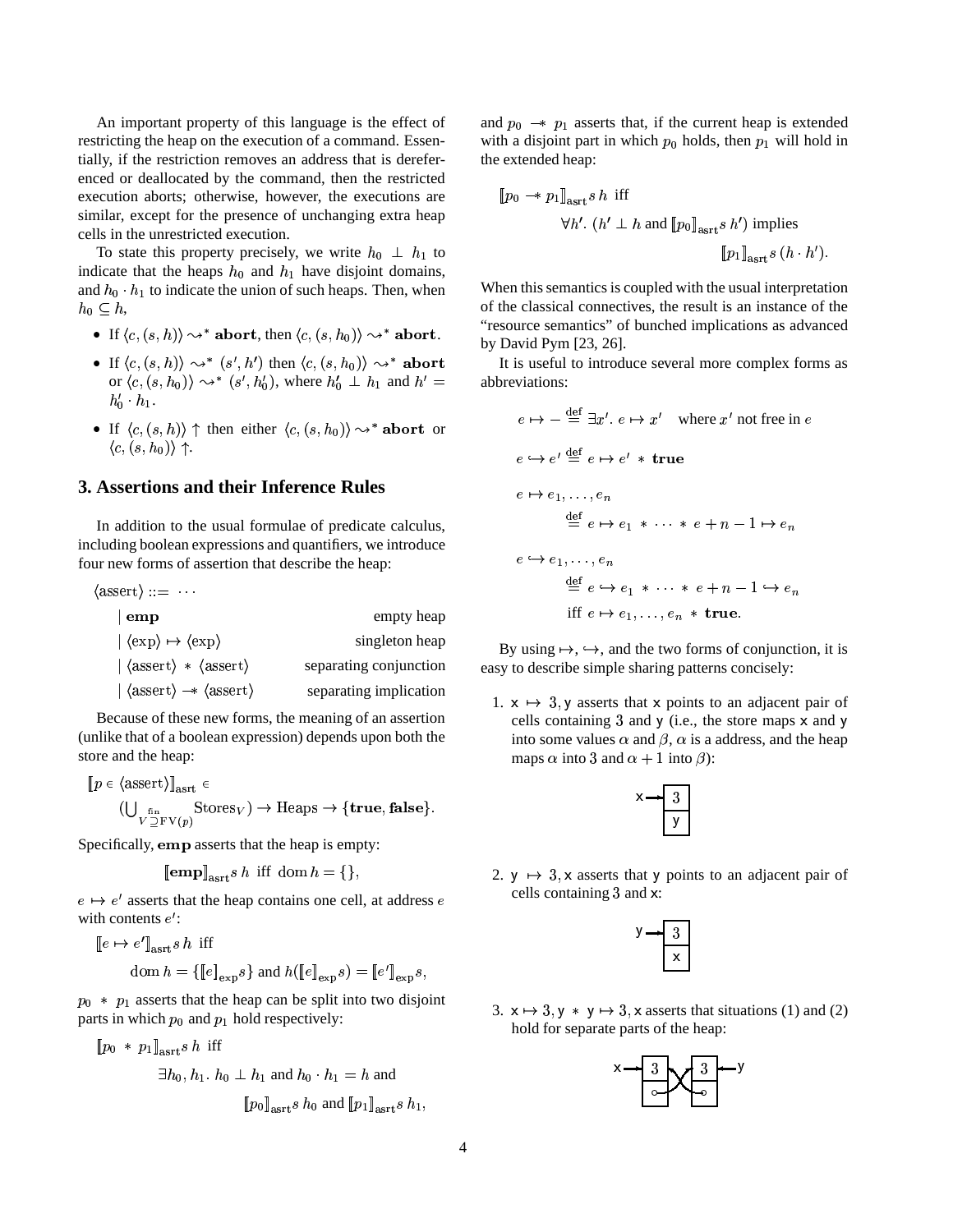4.  $x \mapsto 3$ ,  $y \wedge y \mapsto 3$ , x asserts that situations (1) and (2) hold for the same heap, which can only happen if the values of  $x$  and  $y$  are the same:



5.  $x \leftrightarrow 3$ ,  $y \land y \leftrightarrow 3$ , x asserts that either (3) or (4) may hold, and that the heap may contain additional cells.

There are also simple examples that reveal the occasionally surprising behavior of separating conjunction. Suppose  $s \times$ and  $s \vee$  are distinct addresses, so that

$$
h_1 = \{ \langle s \mathbf{x}, 1 \rangle \} \qquad \text{and} \qquad h_2 = \{ \langle s \mathbf{y}, 2 \rangle \}
$$

are heaps with disjoint singleton domains. Then

| If $p$ is:                                                             | then $[\![p]\!]_{\text{asrt}} s h$ is: |  |
|------------------------------------------------------------------------|----------------------------------------|--|
| $x \mapsto 1$                                                          | $h=h_1$                                |  |
| $y \mapsto 2$                                                          | $h = h_2$                              |  |
| $x \mapsto 1 * y \mapsto 2$                                            | $h = h_1 \cdot h_2$                    |  |
| $x \mapsto 1 \times x \mapsto 1$                                       | false                                  |  |
| $x \mapsto 1 \vee y \mapsto 2$                                         | $h = h_1$ or $h = h_2$                 |  |
| $x \mapsto 1 \cdot (x \mapsto 1 \vee y \mapsto 2)$ $h = h_1 \cdot h_2$ |                                        |  |
| $(x \mapsto 1 \vee y \mapsto 2)$<br>* $(x \mapsto 1 \vee y \mapsto 2)$ | $h = h_1 \cdot h_2$                    |  |
| $x \mapsto 1 * y \mapsto 2$<br>* $(x \mapsto 1 \vee y \mapsto 2)$      | false                                  |  |
| $x \mapsto 1 \ast true$                                                | $h_1\subseteq h$                       |  |
| $x \mapsto 1 \times \neg x \mapsto 1$                                  | $h_1\subset h$ .                       |  |

To illustrate separating implication, suppose that an assertion  $p$  holds for a store that maps the variable  $x$  into an address  $\alpha$  and a heap h that maps  $\alpha$  into 16. Then

$$
(\mathsf{x} \mapsto 16) \twoheadrightarrow p
$$

holds for the same store and the heap  $h$ ] $(\text{dom } h - \{\alpha\})$  tions obtained by removing  $\alpha$  from the domain of h, and

$$
x \mapsto 9 \ast ((x \mapsto 16) \rightarrow p)
$$

holds for the same store and the heap  $\left[\,h\mid\alpha\colon\! 9\,\right]$  that differs from h by mapping  $\alpha$  into 9. (Thus, anticipating the concept of partial-correctness specification introduced in the next section,  $\{x \mapsto 9 \ast ((x \mapsto 16) \rightarrow p)\} [x] := 16 \{p\}.$ 

The inference rules for predicate calculus remain sound in this enriched setting. Before presenting sound rules for the new forms of assertions, however, we note two rules that fail. Taking p to be  $x \mapsto 1$  and q to be  $y \mapsto 2$ , one can see

that neither contraction,  $p \Rightarrow p * p$ , nor weakening,  $p * p$  $q \Rightarrow p$ , are sound. Thus separation logic is a substructural logic. (It is not, however, a species of linear logic, since in linear logic  $P \Rightarrow Q$  can be written  $(!P) \rightarrow Q$ , so the rule of dereliction gives the validity of  $(P \rightarrow Q) \Rightarrow (P \Rightarrow Q)$ . But in a state where  $x \mapsto 1$  is true,  $(x \mapsto 1) \rightarrow$  false is true but  $(x \mapsto 1) \Rightarrow$  false is false [19].)

Sound axiom schemata for separating conjunction include commutative and associative laws, the fact that emp  $\mathbf{p}$ is a neutral element, and various distributive and semidistributive laws:

$$
p_1 * p_2 \Leftrightarrow p_2 * p_1
$$
  
\n
$$
(p_1 * p_2) * p_3 \Leftrightarrow p_1 * (p_2 * p_3)
$$
  
\n
$$
p * \textbf{emp} \Leftrightarrow p
$$
  
\n
$$
(p_1 \vee p_2) * q \Leftrightarrow (p_1 * q) \vee (p_2 * q)
$$
  
\n
$$
(p_1 \wedge p_2) * q \Rightarrow (p_1 * q) \wedge (p_2 * q)
$$
  
\n
$$
(\exists x. p) * q \Leftrightarrow \exists x. (p * q) \text{ when } x \text{ not free in } q
$$
  
\n
$$
(\forall x. p) * q \Rightarrow \forall x. (p * q) \text{ when } x \text{ not free in } q.
$$

There is also an inference rule showing that separating conjunction is monotone with respect to implication:

$$
\frac{p_1 \Rightarrow p_2 \qquad q_1 \Rightarrow q_2}{p_1 \ast q_1 \Rightarrow p_2 \ast q_2},
$$

and two further rules capturing the adjunctive relationship between separating conjunction and separating implication:

$$
\frac{p_1 \ast p_2 \Rightarrow p_3}{p_1 \Rightarrow (p_2 \rightarrow p_3)} \qquad \frac{p_1 \Rightarrow (p_2 \rightarrow p_3)}{p_1 \ast p_2 \Rightarrow p_3}.
$$

+e [ <sup>+</sup>

There are several semantically defined classes of assertions that have useful special properties, and contain an easily defined syntactic subclass.

An assertion is said to be *pure* if, for any store, it is independent of the heap. Syntactically, an assertion is pure if it does not contain **emp**,  $\mapsto$ , or  $\hookrightarrow$ . The following axiom schemata show that, when assertions are pure, the distinction between the two kinds of conjunctions, or of implications, collapses:

$$
p_1 \land p_2 \Rightarrow p_1 * p_2 \qquad \text{when } p_1 \text{ or } p_2 \text{ is pure}
$$
\n
$$
p_1 * p_2 \Rightarrow p_1 \land p_2 \qquad \text{when } p_1 \text{ and } p_2 \text{ are pure}
$$
\n
$$
(p \land q) * r \Leftrightarrow p \land (q * r) \qquad \text{when } p \text{ is pure}
$$
\n
$$
(p_1 \rightarrow p_2) \Rightarrow (p_1 \rightarrow p_2) \qquad \text{when } p_1 \text{ is pure}
$$
\n
$$
(p_1 \Rightarrow p_2) \Rightarrow (p_1 \rightarrow p_2) \qquad \text{when } p_1 \text{ and } p_2 \text{ are pure.}
$$

We say that an assertion  $p$  is *intuitionistic* iff, for all stores s and heaps h and  $h'$ :

 $h \subseteq h'$  and  $[\![p]\!]_{\text{asrt}}(s,h)$  implies  $[\![p]\!]_{\text{asrt}}(s,h').$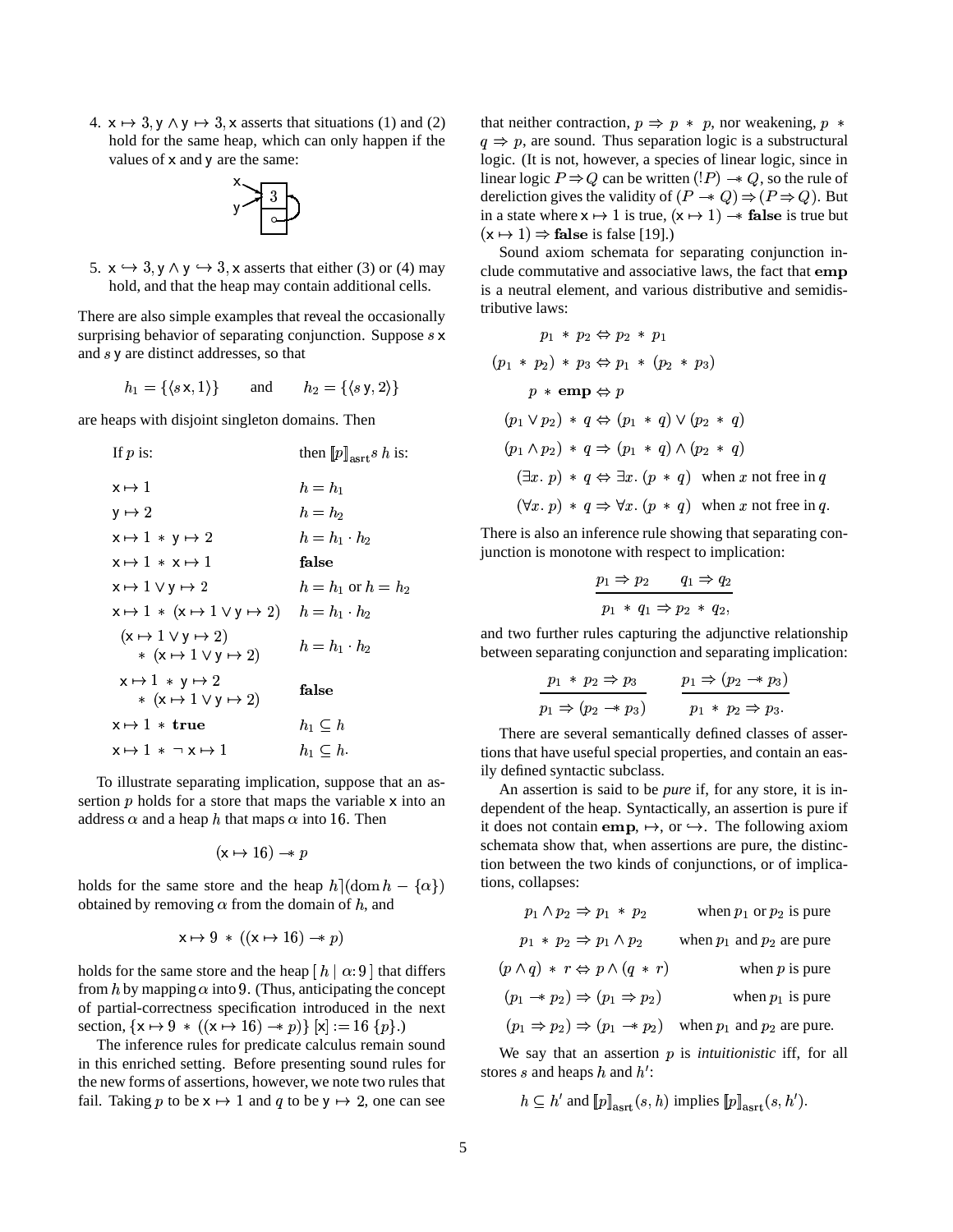One can show that  $p * true$  is the strongest intuitionistic assertion weaker than p, and that  $true \rightarrow p$  is the weakest intuitionistic assertion stronger than  $p$ . Syntactically, If  $p$   $e_1$ and  $q$  are intuitionistic assertions,  $r$  is any assertion, and  $e$ and  $e'$  are expressions, then the following are intuitionistic assertions:

| Any pure assertion | $e \hookrightarrow e'$ |  |
|--------------------|------------------------|--|
| $r * true$         | true $\rightarrow r$   |  |
| $p \wedge q$       | $p \vee q$             |  |
| $\forall v. p$     | $\exists v. p$         |  |
| $p * q$            | $p \rightarrow q$ .    |  |

For intuitionistic assertions, we have

 $(p * true) \Rightarrow p$  w when  $p$  is intuitionistic ++[ <sup>C</sup> V\$  $\rightarrow$  *p*) when *p* is intuitionistic.

It should also be noted that, if we define the operations

$$
\frac{1}{p} p \stackrel{\text{def}}{=} \text{true} \rightarrow (\neg p)
$$
  

$$
p \stackrel{\text{i}}{\Rightarrow} q \stackrel{\text{def}}{=} \text{true} \rightarrow (p \Rightarrow q)
$$
  

$$
p \stackrel{\text{i}}{\Leftrightarrow} q \stackrel{\text{def}}{=} \text{true} \rightarrow (p \Leftrightarrow q),
$$

then the assertions built from pure assertions and  $e \leftrightarrow e',$ using these operations and  $\wedge$ ,  $\vee$ ,  $\forall$ ,  $\exists$ ,  $*$ , and  $-*$  form the image of Ishtiaq and O'Hearn's modal translation from intuitionistic separation logic to the classical version [19].

Yang [33, 34] has singled out the class of *strictly exact* assertions; an assertion  $q$  is strictly exact iff, for all  $s, h$ , and  $[h', \llbracket q \rrbracket_{\text{asrt}}\,sh$  and  $\llbracket q \rrbracket_{\text{asrt}}\,sh'$  implies  $h = h'.$  Syntactically, assertions built from expressions using  $\mapsto$  and  $*$  are strictly exact. The utility of this concept is that

 $(q * \textbf{true}) \land p \Rightarrow q * (q \rightarrow p)$  when q is strictly exact.

Strictly exact assertions also belong to the broader class of *domain-exact* assertions; an assertion  $q$  is domain-exact iff, for all s, h, and h',  $[\![q]\!]_{\text{asrt}} s h$  and  $[\![q]\!]_{\text{asrt}} s h'$  implies dom  $h = \text{dom } h'$ . Syntactically, assertions built from expressions using  $\mapsto$ ,  $\ast$ , and quantifiers are domain-exact. When  $q$  is such an assertion, the semidistributive laws given earlier become full distributive laws:

$$
(p_1 * q) \land (p_2 * q) \Rightarrow (p_1 \land p_2) * q
$$
  
when q is domain-exact

$$
\forall x. (p * q) \Rightarrow (\forall x. p) * q
$$
  
when x not free in q and q is domain-exact.

Finally, we give axiom schemata for the predicate  $\mapsto$ .

(Regrettably, these are far from complete.)

$$
e_1 \mapsto e'_1 \wedge e_2 \mapsto e'_2 \Leftrightarrow e_1 \mapsto e'_1 \wedge e_1 = e_2 \wedge e'_1 = e'_2
$$
  

$$
e_1 \hookrightarrow e'_1 \ast e_2 \hookrightarrow e'_2 \Rightarrow e_1 \neq e_2
$$
  

$$
\text{emp} \Leftrightarrow \forall x. \neg(x \hookrightarrow -).
$$

Both the assertion language developed in this section and the programming language developed in the previous section are limited by the fact that all variables range over the integers. Later in this paper we will go beyond this limitation in ways that are sufficiently obvious that we will not formalize their semantics, e.g., we will use variables denoting abstract data types, predicates, and assertions in the assertion language, and variables denoting procedures in the programming language. (We will not, however, consider assignment to such variables.)

#### **4. Specifications and their Inference Rules**

We use a notion of program specification that is similar to that of Hoare logic, with variants for both partial and total correctness:

$$
\langle spec \rangle ::= \{ \langle assert \rangle \} \langle comm \rangle \{ \langle assert \rangle \} \qquad partial
$$

$$
| \{ \langle assert \rangle \} \langle comm \rangle \{ \langle assert \rangle \} \qquad total
$$

Let  $V = FV(p) \cup FV(c) \cup FV(q)$ . Then

$$
\{p\} c \{q\} holds iff \forall (s, h) \in \text{States}_{V}. \llbracket p \rrbracket_{\text{asrt}} s h \text{ implies}
$$

$$
\neg (c, (s, h) \leadsto^* \textbf{abort})
$$

$$
\text{and } (\forall (s', h') \in \text{States}_{V}.
$$

$$
c, (s, h) \leadsto^* (s', h') \text{ implies } \llbracket q \rrbracket_{\text{asrt}} s' h'),
$$

and

$$
[p] c [q] holds iff \forall (s, h) \in \text{States}_{V}. [p]_{\text{asrt}} s h \text{ implies}
$$

$$
\neg (c, (s, h) \rightsquigarrow^* \text{abort})
$$
  
and 
$$
\neg (c, (s, h) \uparrow)
$$
  
and 
$$
(\forall (s', h') \in \text{States}_{V}.
$$

$$
c, (s, h) \rightsquigarrow^* (s', h') \text{ implies } [q]_{\text{asrt}} s' h').
$$

Notice that specifications are implicitly quantified over both stores and heaps, and also (since allocation is indeterminate) over all possible executions. Moreover, any execution giving a memory fault falsifies both partial and total specifications.

 $\mapsto$ . or even to equip heap cells with activity bits (assuming that As O'Hearn [19] paraphrased Milner, "Well-specified programs don't go wrong." As a consequence, during the execution of programs that have been proved to meet their specifications, it is unnecessary to check for memory faults,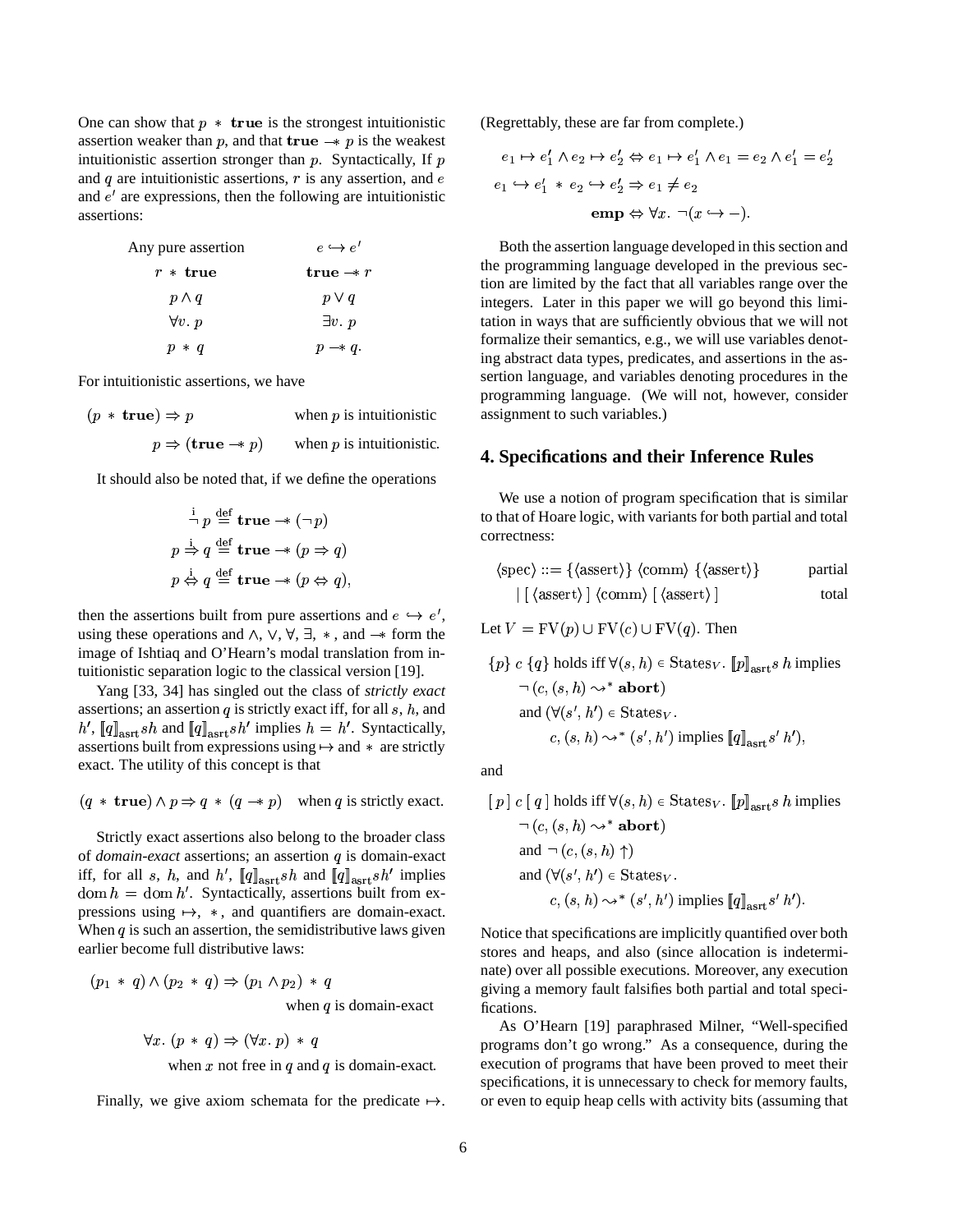programs are only executed in initial states satisfying the relevant precondition).

Roughly speaking, the fact that specifications preclude memory faults acts in concert with the indeterminacy of allocation to prohibit violations of record boundaries. But sometimes the notion of record boundaries dissolves, as in the following valid specification of a program that tries to form a two-field record by gluing together two one-field records:

 $\{x \mapsto -\ * \ y \mapsto -\}$ if y  $=$  x  $+$  1 then skip else  $\textbf{if} \; \textsf{x} = \textsf{v} + 1 \; \textbf{then} \; \textsf{x} := \textsf{v} \; \textbf{else}$  $(\mathbf{dispose}\boxtimes;\mathbf{dispose}\boxtimes;\mathbf{x}:=\mathbf{cons}(1,2))$  $\{x \mapsto -,-\}.$ 

In our new setting, the command-specific inference rules of Hoare logic remain sound, as do such structural rules as

• Consequence

$$
\frac{p' \Rightarrow p \qquad \{p\} \ c \{q\}}{p' \} \ \frac{q \Rightarrow q'}{c}
$$
 a  
or  

$$
\{p'\} \ c \{q'\}.
$$

• Auxiliary Variable Elimination

$$
\frac{\{p\} c \{q\}}{\{\exists v.\ p\} c \{\exists v.\ q\}},
$$

where  $v$  is not free in  $c$ .

• Substitution

$$
\frac{\{p\} c \{q\}}{(\{p\} c \{q\})/v_1 \to e_1, \ldots, v_n \to e_n},
$$
 that

where  $v_1, \ldots, v_n$  are the variables occurring free in p, footpr c, or q, and, if  $v_i$  is modified by c, then  $e_i$  is a variable that does not occur free in any other  $e_i$ .

(All of the inference rules presented in this section are the same for partial and total correctness.)

An exception is what is sometimes called the "rule of constancy" [27, Section 3.3.5; 28, Section 3.5]:

$$
\frac{\{p\} c \{q\}}{\{p \wedge r\} c \{q \wedge r\}},
$$

where no variable occurring free in  $r$  is modified by  $c$ . It has long been understood that this rule is vital for scalability, since it permits one to extend a "local" specification of  $c$ , involving only the variables actually used by that command, by adding arbitrary predicates about variables that are not modified by  $c$  and will therefore be preserved by its execution.

Unfortunately, however, the rule of constancy is not sound for separation logic. For example, the conclusion of the instance

$$
\frac{\{x \mapsto -\} [x] := 4 \{x \mapsto 4\}}{\{x \mapsto - \land y \mapsto 3\} [x] := 4 \{x \mapsto 4 \land y \mapsto 3\}}
$$

is not valid, since its precondition does not preclude the aliasing that will occur if  $x = y$ .

O'Hearn realized, however, that the ability to extend local specifications can be regained at a deeper level by using separating conjunction. In place of the rule of constancy, he proposed the *frame rule*:

• Frame Rule

$$
\frac{\{p\} c\{q\}}{\{p*r\} c\{q*r\}},
$$

 $\blacksquare$ 

where no variable occurring free in  $r$  is modified by  $c$ .

By using the frame rule, one can extend a local specification, involving only the variables and *parts of the heap* that are actually used by c (which O'Hearn calls the *footprint* of  $c$ ), by adding arbitrary predicates about variables and parts of the heap that are not modified or mutated by  $c$ . Thus, the frame rule is the key to "local reasoning" about the heap:

To understand how a program works, it should be possible for reasoning and specification to be confined to the cells that the program actually accesses. The value of any other cell will automatically remain unchanged [24].

Every valid specification  $\{p\}$  c  $\{q\}$  is "tight" in the sense that every cell in its footprint must either be allocated by c or asserted to be active by  $p$ ; "locality" is the opposite property that everything asserted to be active belongs to the footprint. The role of the frame rule is to infer from a local specification of a command the more global specification appropriate to the larger footprint of an enclosing command.

To see the soundness of the frame rule [35, 34], assume  $\{p\}$  c  $\{q\}$ , and  $\llbracket p \cdot r \rrbracket_{\text{asrt}} s h$ . Then there are  $h_0$  and  $h_1$ such that  $h_0 \perp h_1, h = h_0 \cdot h_1$  ,  $[\![p]\!] s \, h_0$  and  $[\![r]\!] s \, h_1$ . <sup>e</sup> <sup>e</sup>

- Suppose  $\langle c, (s, h) \rangle \rightarrow^*$  abort. Then, by by the property described at the end of Section 2, we would have  $\langle c, (s, h_0) \rangle \rightsquigarrow^*$  abort, which contradicts  $\{p\}$  c  $\{q\}$ and  $[\![p]\!]$ s  $h_0$ .
- Suppose  $\langle c, (s, h) \rangle \sim^* (s', h')$ . As in the previous case,  $\langle c, (s, h_0) \rangle \sim^*$  abort would contradict  $\{p\}$  c  $\{q\}$  and  $[\![p]\!] s \, h_0$ , so that, by the property at the end of Section 2,  $\langle c, (s, h_0) \rangle \rightsquigarrow^* (s', h'_0)$ , where  $h'_0 \perp h_1$  and  $h' = h'_0 \cdot h_1$ . Then  $\{p\}$   $c \{q\}$  and  $\llbracket p \rrbracket s \, h_0$ implies that  $\llbracket q \rrbracket s' h_0'$ . Moreover, since  $\langle c, (s, h) \rangle \rightsquigarrow^*$  $(s', h')$ , the stores s and s' will give the same value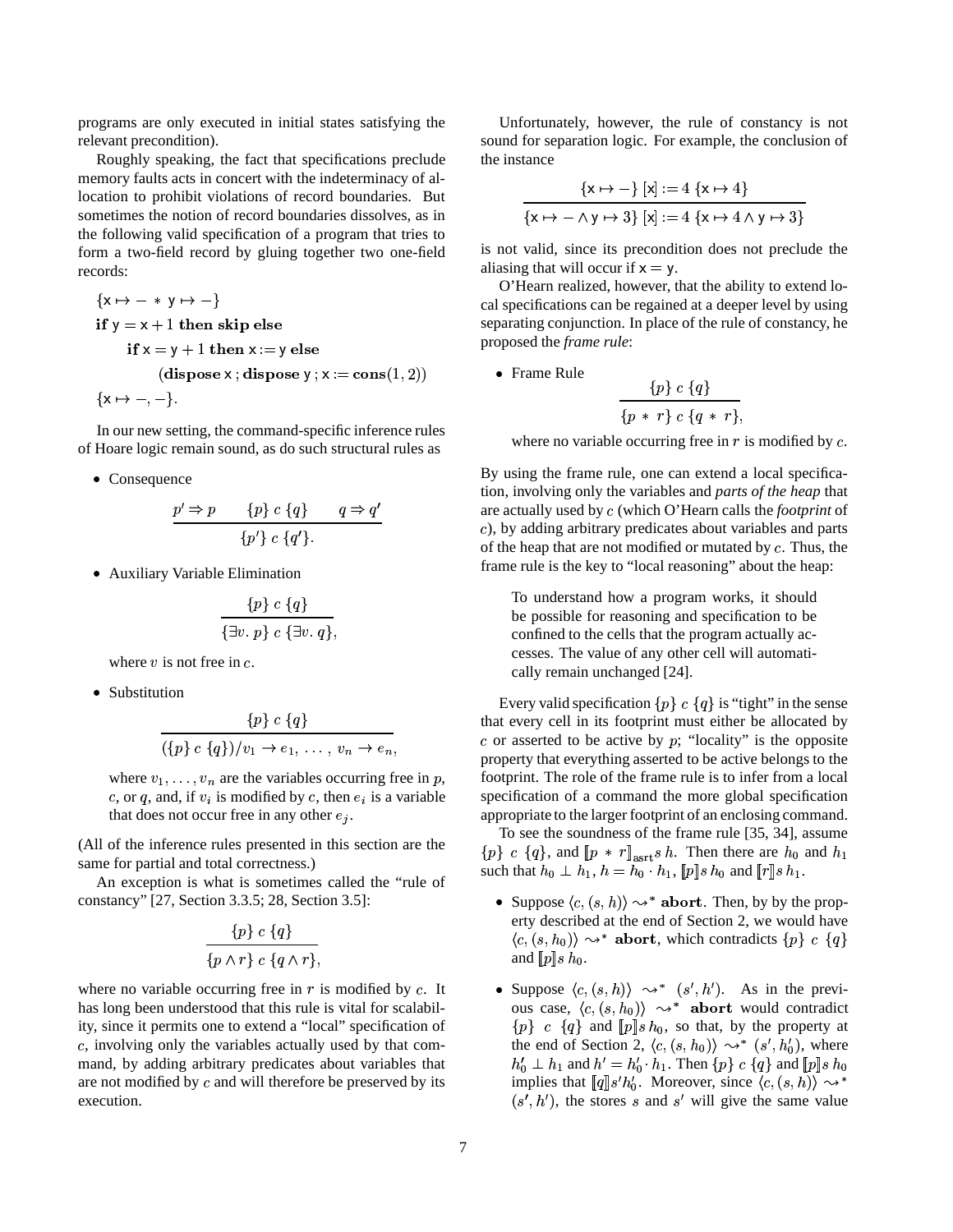to the variables that are not modified by  $c$ . Then, since these include all the free variables of r,  $\llbracket r \rrbracket s \, h_1$  implies that  $\llbracket r \rrbracket s'h_1$ . Thus  $\llbracket q \, * \, r \rrbracket s'h'.$ 

Yang [35, 34] has also shown that the frame rule is complete in the following sense: Suppose that all we know about a command  $c$  is that some partial correctness specification  $\{p\}$  c  $\{q\}$  is valid. Then, whenever the validity of  $\{p'\}\, c\, \{q'\}$  is a semantic consequence of this knowledge,  $\{p'\}\; c\; \{q'\}$  can be derived from  $\{p\}\; c\; \{q\}$  by use of the frame rule and the rules of consequence, auxiliary variable elimination, and substitution.

Using the frame rule, one can move from local versions of inference rules for the primitive heap-manipulating commands to equivalent global versions. For mutation, for example, the obvious local rule

• Mutation (local)

$$
\{e\mapsto -\}\ [e]:=e'\ \{e\mapsto e'\}
$$

leads directly to

• Mutation (global)

$$
\{(e \mapsto -) * r\} [e] := e' \{(e \mapsto e') * r\}.
$$

(One can rederive the local rule from the global one by taking  $r$  to be emp.) Moreover, by taking  $r$  in the global rule to be  $(e \mapsto e') \rightarrow p$  and using the valid implication  $q * (q \rightarrow p) \Rightarrow p$ , one can derive a third rule for mutation that is suitable for backward reasoning [19], since one can substitute any assertion for the postcondition  $p$ :

• Mutation (backwards reasoning)

$$
\{(e \mapsto -) * ((e \mapsto e') \to p)\} [e] := e' \{p\}.
$$

(One can rederive the global rule from the backward one by taking p to be  $(e \mapsto e') * r$  and using the valid implication  $(p * r) \Rightarrow (p * (q \rightarrow (q * r))).$ 

A similar development works for deallocation, except that the global form is itself suitable for backward reasoning:

• Deallocation (local)

$$
\{e \mapsto -\} \text{ dispose } e \text{ } \{\mathbf{emp}\}.
$$

• Deallocation (global, backwards reasoning)

$$
\{(e \mapsto -) * r\} \text{ dispose } e \{r\}.
$$

In the same way, one can give equivalent local and global rules for "noninterfering" allocation commands that modify "fresh" variables. Here we abbreviate  $e_1, \ldots, e_n$  by  $\overline{e}$ . • Allocation (noninterfering, local)

$$
\{{\bf emp}\} \ v := {\bf cons}(\overline{e}) \ \{v \mapsto \overline{e}\},
$$

where v is not free in  $\overline{e}$ .

• Allocation (noninterfering, global)

$$
\{r\} \ v := \mathbf{cons}(\overline{e}) \ \{ (v \mapsto \overline{e}) \ * \ r \},
$$

where v is not free in  $\overline{e}$  or r.

However, to avoid the restrictions on occurrences of the assigned variable, or to give a backward-reasoning rule, or rules for lookup, we must introduce and often quantify additional variables. For both allocation and lookup, we can give equivalent rules of the three kinds, but the relevant derivations are more complicated than before since one must use auxiliary variable elimination, properties of quantifiers, and other laws.

In these rules we indicate substitution by priming metavariables denoting expressions and assertions, e.g., we write  $e'_i$  for  $e_i/v \to v'$  and  $r'$  for  $r/v \to v'$ . We also abbreviate  $e_1, \ldots, e_n$  by  $\overline{e}$  and  $e'_1, \ldots, e'_n$  by  $\overline{e}'$ .

• Allocation (local)

$$
\{v=v'\wedge \mathbf{emp}\} \ v:=\mathbf{cons}(\overline{e}) \ \{v\mapsto \overline{e}'\},
$$

where  $v'$  is distinct from  $v$ .

• Allocation (global)

$$
\{r\} \ v := \mathbf{cons}(\overline{e}) \ \{\exists v'. \ (v \mapsto \overline{e}') \ * \ r' \},
$$

where  $v'$  is distinct from  $v$ , and is not free in  $\overline{e}$  or  $r$ .

• Allocation (backwards reasoning)

$$
\{\forall v'.~(v'\mapsto \overline{e}) \twoheadrightarrow p'\} ~v:=\mathbf{cons}(\overline{e})~\{p\},
$$

where  $v'$  is distinct from  $v$ , and is not free in  $\overline{e}$  or  $p$ .

• Lookup (local)

$$
\{v = v' \land (e \mapsto v'')\} \ v := [e] \ \{v = v'' \land (e' \mapsto v'')\},\
$$

where  $v, v',$  and  $v''$  are distinct.

• Lookup (global)

$$
\{\exists v''.\ (e \mapsto v'') * (r/v' \rightarrow v)\} \ v := [e]
$$

$$
\{\exists v'.\ (e' \mapsto v) * (r/v'' \rightarrow v)\},\
$$

where  $v, v'$ , and  $v''$  are distinct,  $v'$  and  $v''$  do not occur free in  $e$ , and  $v$  is not free in  $r$ .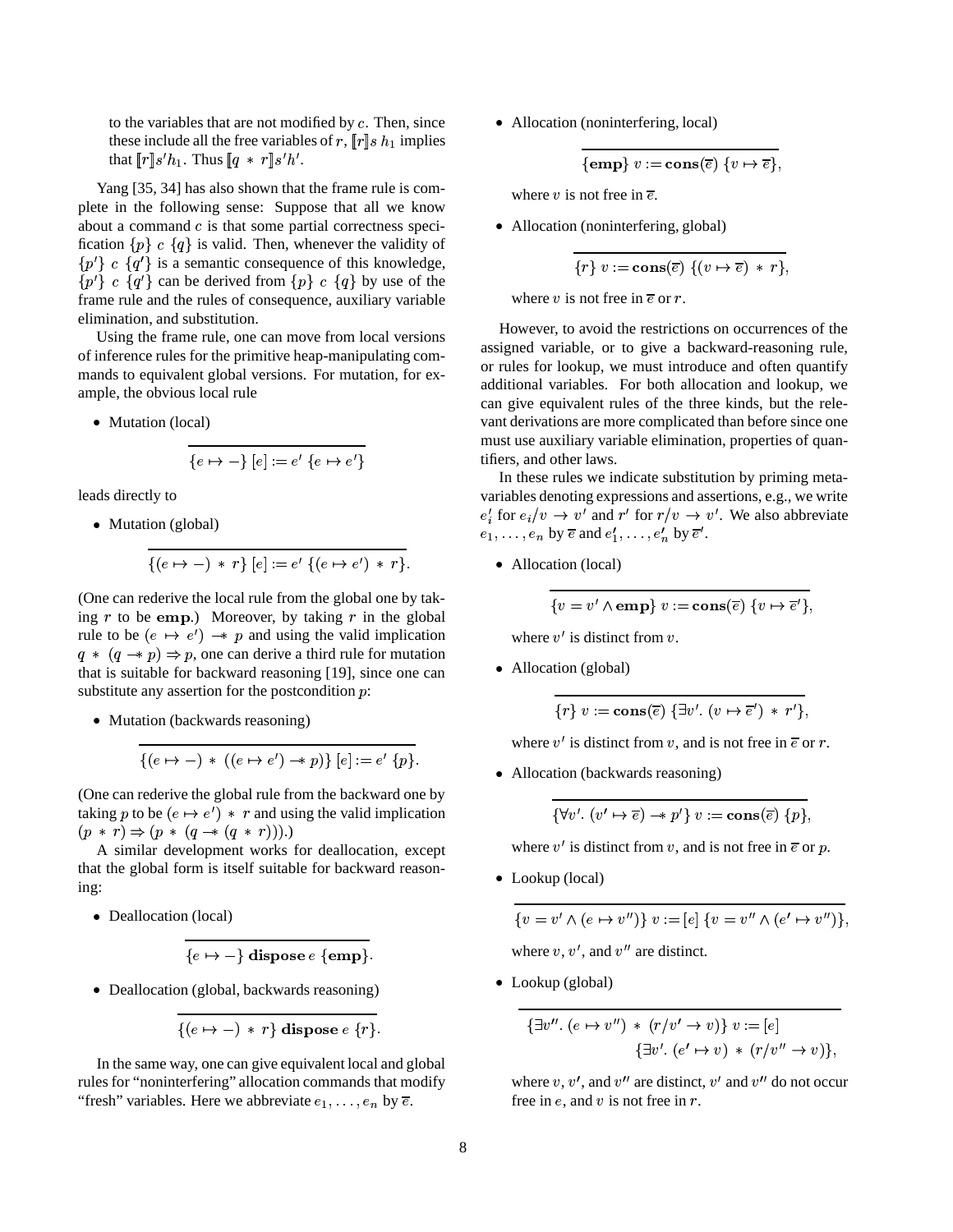• Lookup (backwards reasoning)

$$
\{\exists v'.\ (e\mapsto v')\ *\ ((e\mapsto v')\twoheadrightarrow p')\}\ v:= [e]\ \{p\},
$$

where  $v'$  is not free in  $e$ , nor free in  $p$  unless it is  $v$ .

Finally, since  $e \mapsto v'$  is strictly exact, it is easy to obtain an equivalent but more succinct rule for backward reasoning about lookup:

• Lookup (alternative backward reasoning)

$$
\{\exists v'.\ (e\hookrightarrow v')\wedge p'\}\ v:= [e]\ \{p\},\
$$

where  $v'$  is not free in e, nor free in p unless it is v.

For all four new commands, the backward reasoning forms give complete weakest preconditions [19, 34].

As a simple illustration, the following is a detailed proof outline of a local specification of a command that uses allocation and mutation to construct a two-element cyclic structure containing relative addresses:

".-' ( <sup>g</sup> Y-= <sup>B</sup> N <sup>6</sup> Nb/ " <sup>g</sup> P <sup>N</sup> <sup>6</sup> <sup>N</sup> ( ! Y-= <sup>B</sup> <sup>6</sup> b/ " g P <sup>N</sup> <sup>6</sup> Nb/ P <sup>6</sup> b/ ( " g P <sup>N</sup> 67 / P 6! / ( "g \$&(') <sup>g</sup> " g P <sup>N</sup> 6 <sup>g</sup> / P 6! / ( " \$&(') <sup>g</sup> " g P <sup>N</sup> 6 <sup>g</sup> / P 6fg / ( " 5- 0)g P <sup>N</sup> <sup>6</sup> - / g \$ - P 6M -/ ( <sup>0</sup>

# **5. Lists**

To specify a program adequately, it is usually necessary to describe more than the form of its structures or the sharing patterns between them; one must relate the states of the program to the abstract values that they denote. To do so, it is necessary to define the set of abstract values algebraically or recursively, and to define predicates on the abstract values by structural induction. Since these are standard methods of definition, we will treat them less formally than the novel aspects of our logic.

For lists, the relevant abstract values are sequences, for which we use the following notation: When  $\alpha$  and  $\beta$  are sequences, we write

- $\bullet$   $\epsilon$  for the empty sequence.
- $[x]$  for the single-element sequence containing x. (We will omit the brackets when  $x$  is not a sequence.)
- $\alpha \cdot \beta$  for the composition of  $\alpha$  followed by  $\beta$ .
- $\alpha^{\dagger}$  for the reflection of  $\alpha$ .
- $\#\alpha$  for the length of  $\alpha$ .
- $\alpha_i$  for the *i*th component of  $\alpha$ .

The simplest list structure for representing sequences is the *singly-linked* list. To describe this representation, we write list  $\alpha(i, j)$  when there is a list segment from i to j representing the sequence  $\alpha$ :



It is straightforward to define this predicate by induction on the structure of  $\alpha$ :

$$
list \in (i, j) \stackrel{\text{def}}{=} \mathbf{emp} \land i = j
$$
  
list  $\mathbf{a} \cdot \alpha$   $(i, k) \stackrel{\text{def}}{=} \exists j. i \mapsto \mathbf{a}, j * list \alpha (j, k),$ 

and to prove some basic properties:

list a (i, j) 
$$
\Leftrightarrow
$$
 i  $\mapsto$  a, j  
list  $\alpha \cdot \beta$  (i, k)  $\Leftrightarrow \exists j$ . list  $\alpha$  (i, j) \* list  $\beta$  (j, k)  
list  $\alpha \cdot$ b (i, k)  $\Leftrightarrow \exists j$ . list  $\alpha$  (i, j) \* j  $\mapsto$  b, k.

(The second property is a composition law that can be proved by structural induction on  $\alpha$ .)

In comparison with the definition of list in the introduction, we have generalized from lists to list segments, and we have used separating conjunction to prohibit cycles *within* the list segment. More precisely, when list  $\alpha_1 \cdot \cdots$  $\alpha_n$  (i<sub>0</sub>, i<sub>n</sub>), we have

$$
\exists i_1, \ldots i_{n-1}. (i_0 \mapsto \alpha_1, i_1) * (i_1 \mapsto \alpha_2, i_2) * \cdots * (i_{n-1} \mapsto \alpha_n, i_n).
$$

Thus  $i_0, \ldots, i_{n-1}$  are distinct, but  $i_n$  is not constrained, so that list  $\alpha_1 \cdot \cdots \cdot \alpha_n$  (i, i) may hold for any  $n \geq 0$ .

Thus the obvious properties

$$
list \alpha (i, j) \Rightarrow (i = nil \Rightarrow (\alpha = \epsilon \land j = nil))
$$
  

$$
list \alpha (i, j) \Rightarrow (i \neq j \Rightarrow \alpha \neq \epsilon)
$$

do not say whether  $\alpha$  is empty when  $i = j \neq nil$ . However, there are some common situations that insure that  $\alpha$  is empty when  $i = j \neq nil$ , for example, when j refers to a heap cell separate from the list segment, or to the beginning of a separate list: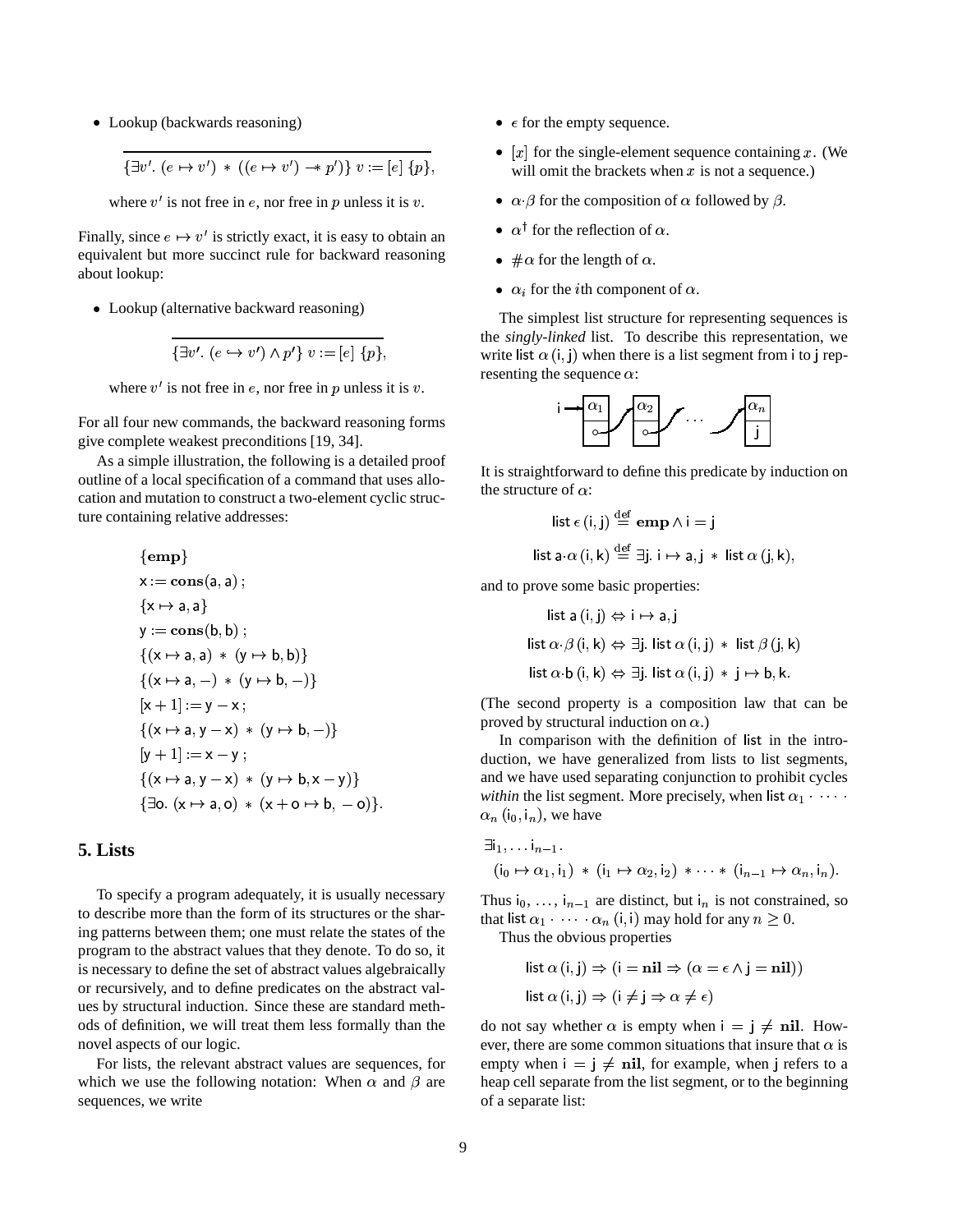$$
list \alpha (i,j) * j \hookrightarrow - \Rightarrow (i = j \Leftrightarrow \alpha = \epsilon)
$$
  

$$
list \alpha (i,j) * list \beta (j, nil) \Rightarrow (i = j \Leftrightarrow \alpha = \epsilon).
$$

On the other hand, sometimes  $i = j$  simply does not determine emptiness. For example, a cyclic buffer containing  $\alpha$  in its active segment and  $\beta$  in its inactive segment is described by list  $\alpha(i, j) *$  list  $\beta(j, i)$ . Here, the buffer may be either empty or full when  $i = j$ .

The use of list is illustrated by a proof outline for a command that deletes the first element of a list:

$$
{\bf list } a \cdot \alpha (i,k) {\n\exists j. i \mapsto a, j * list \alpha (j,k) {\n\exists j. i \mapsto a * \exists j. i + 1 \mapsto j * list \alpha (j,k) {\n\exists i = [i + 1];\n\{\ni \mapsto a * i + 1 \mapsto j * list \alpha (j,k) {\n\exists spose i;\n\{i + 1 \mapsto j * list \alpha (j,k) \}\n\ndispose i + 1;\n{\bf list } \alpha (j,k) {\n\exists i = j\n\{\n\{\n is t \alpha (i,k)\}\n\}
$$

A more complex example is the body of the while command in the list-reversing program in the Introduction; here the final assertion is the invariant of the while command:

$$
\{\exists \alpha, \beta. \text{ (list } \alpha \text{ (i, nil)} * \text{ list } \beta \text{ (j, nil)}) \land \alpha_0^{\dagger} = \alpha^{\dagger} \cdot \beta \land \text{i} \neq \text{nil}\}\
$$
\n
$$
\{\exists a, \alpha, \beta. \text{ (list a·}\alpha \text{ (i, nil)} * \text{ list } \beta \text{ (j, nil)})\land \alpha_0^{\dagger} = (a \cdot \alpha)^{\dagger} \cdot \beta\}
$$
\n
$$
\{\exists a, \alpha, \beta, k. \text{ (i} \leftrightarrow a, k * \text{ list } \alpha \text{ (k, nil)} * \text{ list } \beta \text{ (j, nil)})\land \alpha_0^{\dagger} = (a \cdot \alpha)^{\dagger} \cdot \beta\}
$$
\n
$$
k := [i + 1];
$$
\n
$$
\{\exists a, \alpha, \beta. \text{ (i} \leftrightarrow a, k * \text{ list } \alpha \text{ (k, nil)} * \text{ list } \beta \text{ (j, nil)})\land \alpha_0^{\dagger} = (a \cdot \alpha)^{\dagger} \cdot \beta\}
$$
\n
$$
[i + 1] := j;
$$
\n
$$
\{\exists a, \alpha, \beta. \text{ (i} \leftrightarrow a, j * \text{ list } \alpha \text{ (k, nil)} * \text{ list } \beta \text{ (j, nil)})\land \alpha_0^{\dagger} = (a \cdot \alpha)^{\dagger} \cdot \beta\}
$$
\n
$$
\{\exists a, \alpha, \beta. \text{ (list } \alpha \text{ (k, nil)} * \text{ list } a \cdot \beta \text{ (i, nil)})\land \alpha_0^{\dagger} = \alpha^{\dagger} \cdot a \cdot \beta\}
$$
\n
$$
\{\exists \alpha, \beta. \text{ (list } \alpha \text{ (k, nil)} * \text{ list } \beta \text{ (i, nil)}) \land \alpha_0^{\dagger} = \alpha^{\dagger} \cdot \beta\}
$$
\n
$$
j := i ; i := k
$$
\n
$$
\{\exists \alpha, \beta. \text{ (list } \alpha \text{ (i, nil)} * \text{ list } \beta \text{ (j, nil)}) \land \alpha_0^{\dagger} = \alpha^{\dagger} \cdot \beta\}.
$$

A more elaborate representation of sequences is provided by *doubly-linked* lists. Here, we write dlist  $\alpha$  (i, i', j, j') when  $\alpha$  is represented by a doubly-linked list segment with a forward linkage (via second fields) from i to j, and a backward linkage (via third fields) from j' to i':



The inductive definition is

$$
\begin{aligned}\n\text{dlist } \epsilon \, (i, i', j, j') \stackrel{\text{def}}{=} \, \mathbf{emp} \wedge i = j \wedge i' = j' \\
\text{dlist } \mathbf{a} \cdot \alpha \, (i, i', k, k') \stackrel{\text{def}}{=} \exists j. \, i \mapsto \mathbf{a}, j, i' \, * \, \text{dlist } \alpha \, (j, i, k, k'),\n\end{aligned}
$$

from which one can prove the basic properties:

$$
\begin{aligned}\n\text{dlist a (i, i', j, j')} &\Leftrightarrow i \mapsto \mathsf{a, j, i'} \land i = j' \\
\text{dlist } \alpha \cdot \beta \ (\mathsf{i, i', k, k'}) &\Leftrightarrow \\
&\exists \mathsf{j, j'. \text{ dlist } \alpha \ (\mathsf{i, i', j, j'}) \ * \ \text{dlist } \beta \ (\mathsf{j, j', k, k'}) \\
\text{dlist } \alpha \cdot \mathsf{b \ (\mathsf{i, i', k, k')} &\Leftrightarrow \\
&\exists \mathsf{i'. \text{ dlist } \alpha \ (\mathsf{i, i', k', i') \ * \ k' \mapsto \mathsf{b, k, i'}}.\n\end{aligned}
$$

The utility of unrestricted address arithmetic is illustrated by a variation of the doubly-linked list, in which the second and third fields of each record are replaced by a single field giving the exclusive **or** of their contents. If we write xlist  $\alpha$  (i, i', j, j') when  $\alpha$  is represented by such an *xorlinked* list:



we can define this predicate by

xlist 
$$
\epsilon
$$
 (i, i', j, j')  $\stackrel{\text{def}}{=}$  **emp**  $\wedge$  i = j  $\wedge$  i' = j'

xlist a·
$$
\alpha
$$
 (i, i', k, k')  $\stackrel{\text{def}}{=}$   
 $\exists j. i \mapsto a, (j \oplus i') * xlist \alpha (j, i, k, k').$ 

The basic properties are analogous to those for dlist [24].

 $ext{u}$  structure) should denote the sequence (or other collection)  $\{\beta\}$ . of simply linked lists, we write list  $\alpha$  (i, j) when there is Finally, we mention an idea of Richard Bornat's [1], that instead of denoting a sequence of data items, a list (or other of addresses at which the data items are stored. In the case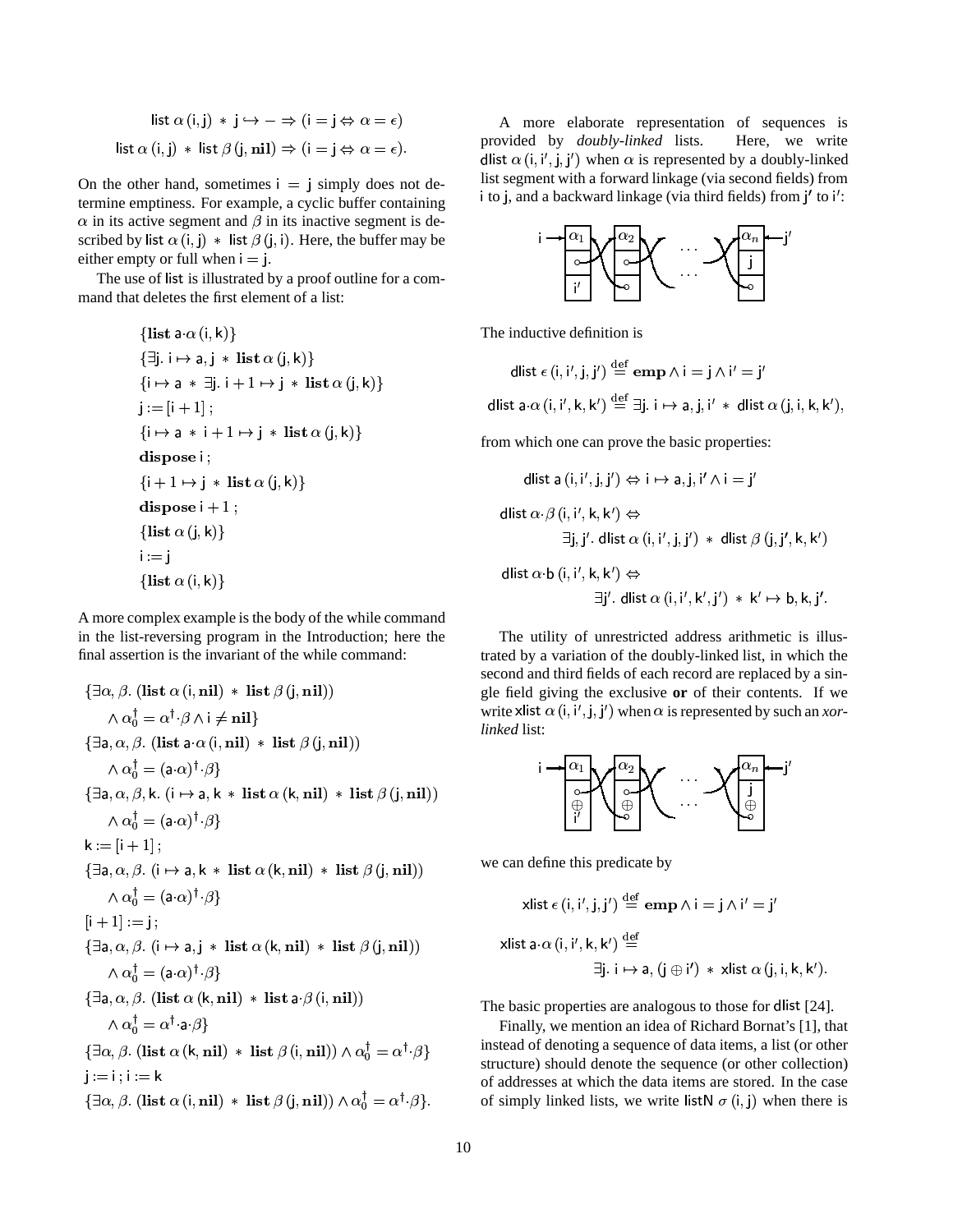a list segment from  $\mathsf{I}$  to  $\mathsf{J}$  containing the sequence  $\sigma$  of addresses:



This view leads to the definition

listN 
$$
\epsilon(i, j)
$$
  $\stackrel{\text{def}}{=} \text{emp } \wedge i = j$   
listN  $\vdash \sigma(i, k)$   $\stackrel{\text{def}}{=} 1 = i \wedge \exists j \ldots i + 1 \mapsto j * \text{ listN } \sigma(j, k)$ .

Notice that listN is extremely local: It holds for a heap containing only the second cell of each record in the list structure.

The reader may verify that the body of the list-reversing program preserves the invariant

$$
\exists \sigma, \delta. \text{ (listN } \sigma \text{ (i, nil)} * \text{ listN } \delta \text{ (j, nil)}) \land \sigma_0^{\dagger} = \sigma^{\dagger} \cdot \delta, \qquad \mathcal{L}
$$

where  $\sigma_0$  is the original sequence of addresses of the data fields of the list at . In fact, since it shows that these addresses do not change, this invariant embodies a stronger notion of "in-place algorithm" than that given before.

### **6. Trees and Dags**

When we move from list to tree structures, the possible patterns of sharing within the structures become richer.

In this section, we will focus on a particular kind of abstract value called an "S-expression" in the LISP community. The set S-exps of these values is the least set such that

$$
\tau \in
$$
 S-exps iff  
\n $\tau \in$  Atoms  
\nor  $\tau = (\tau_1 \cdot \tau_2)$  where  $\tau_1, \tau_2 \in$  S-exps.

(Of course, this is just a particular, and very simple, initial algebra. We could take carriers of any anarchic many-sorted initial algebra to be our abstract data, but this would complicate our exposition while adding little of interest.)

For clarity, it is vital to maintain the distinction between abstract values and their representations. Thus, we will call abstract values "S-expressions", while calling representations without sharing "trees", and representations with sharing but no loops "dags" (for directed acyclic graphs).

We write tree  $\tau(i)$  (or dag  $\tau(i)$ ) to indicate that *i* is the root of a tree (or dag) representing the S-expression  $\tau$ . Both predicates are defined by induction on the structure of  $\tau$ : if tree  $a\left( i\right) \text{ iff } \textbf{emp} \wedge i=a$ 

tree 
$$
(\tau_1 \cdot \tau_2)
$$
 (*i*) iff  
\n $\exists i_1, i_2. \quad i \mapsto i_1, i_2 * \text{tree } \tau_1$  (*i*<sub>1</sub>) \* tree  $\tau_2$  (*i*<sub>2</sub>)  
\ndag  $a$  (*i*) iff  $i = a$   
\ndag  $(\tau_1 \cdot \tau_2)$  (*i*) iff  
\n $\exists i_1, i_2. \quad i \mapsto i_1, i_2 * (\text{dag } \tau_1$  (*i*<sub>1</sub>)  $\land$  dag  $\tau_2$  (*i*<sub>2</sub>)).

Here, since  $emp$  is omitted from its definition, dag  $a(i)$  is pure, and therefore intuitionistic. By induction, it is easily seen that dag  $\tau i$  is intuitionistic for all  $\tau$ . In fact, this is vital, since we want dag  $\tau_1$   $(i_1)$   $\wedge$  dag  $\tau_2$   $(i_2)$  to hold for a heap that contains the (possibly overlapping) sub-dags, but not to assert that the sub-dags are identical.

To express simple algorithms for manipulating trees, we must introduce recursive procedures. However, to avoid problems of aliased variables and interfering procedures, we will limit ourselves to first-order procedures without global variables (except, in the case of recursion, the name of procedure being defined), and we will explicitly indicate which formal parameters are modified by the procedure body. Thus a procedure definition will have the form

$$
h(x_1,\cdots,x_m;y_1,\cdots,y_n)=c,
$$

where  $y_1, \dots, y_n$  are the free variables modified by c, and  $x_1, \dots, x_m$  are the other free variables of c, except h.

We will not declare procedures at the beginning of blocks, but will simply assume that a program is reasoned about in the presence of procedure definitions. In this setting, an appropriate inference rule for partial correctness is

\n- Proceedures
\n- When 
$$
h(x_1, \dots, x_m; y_1, \dots, y_n) = c
$$
,  $\{p\} h(x_1, \dots, x_m; y_1, \dots, y_n) \{q\}$   $\vdots$   $\{p\} c \{q\}$
\n

In essence, to prove some specification of a call of a procedure in which the actual parameters are the same as the formal parameters in the procedure definition, one proves a similar specification of the body of the definition under the *recursion hypothesis* that recursive calls satisfy the specification being proved.

 $\{p\} h(x_1, \dots, x_m; y_1, \dots, y_n) \{q\}.$ 

Of course, one must be able to deduce specifications about calls in which the actual parameters differ from the formals. For this purpose, however, the structural inference rule for substitution suffices, if one takes the variables modified by  $h(x_1, \dots, x_m; y_1, \dots, y_n)$  to be  $y_1, \dots, y_n$ . Note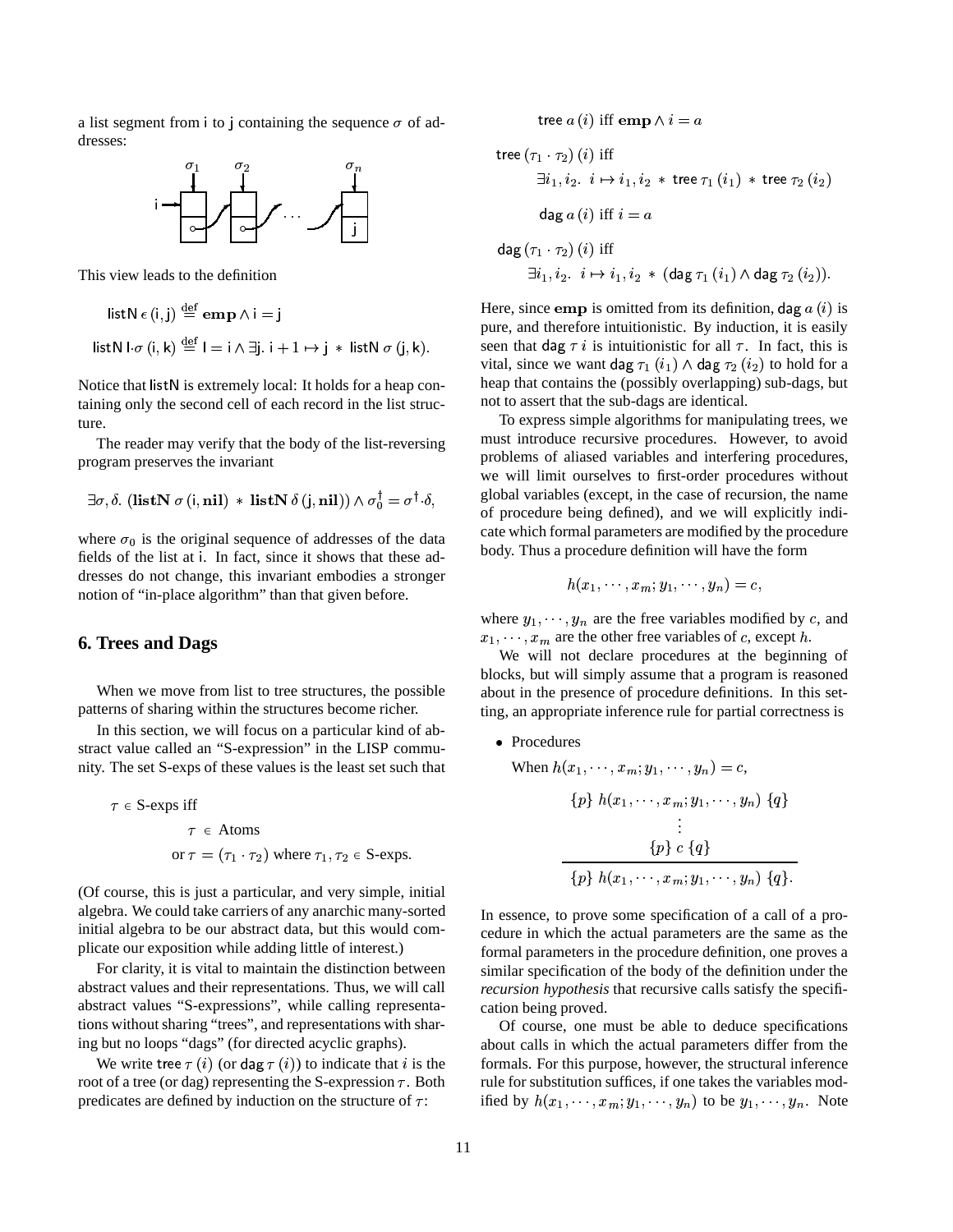that the restrictions on this rule prevent the creation of aliased variables or expressions.

For example, we would expect a tree-copying procedure

```
\mathsf{convtree}(\mathsf{i};\mathsf{i}) =\mathbf{if}\ \mathsf{isatom}(\mathsf{i})\ \mathbf{then}\ \mathsf{i}:=\mathsf{i}\ \mathbf{else}{\bf newvar}_{1_1,1_2,1_1,1_2} in
                    \mathcal{L} and the state of the state \mathcal{L}\mathfrak{i}_1:=[\mathfrak{i}]:\mathfrak{i}_2:=[\mathfrak{i}+1]~;\mathbf{copytree}(\mathsf{i}_1; \mathsf{j}_1) ; \mathbf{copytree}(\mathsf{i}_2; \mathsf{j}_2) ;
                   {\bf j} := {\bf cons}({\bf j}_1, {\bf j}_2)
```
to satisfy

{tree 
$$
\tau(i)
$$
}  $\text{copytree}(i; j)$  {tree  $\tau(i) * \text{tree } \tau(j)$ }. (5)

The following is a proof outline of a similar specification of the procedure body:

```
\mathbf{f}_{\text{max}} = \mathbf{f}(\lambda)\bf{if} isatom(i) \bf{then}\{ \mathsf{isatom}(\tau) \wedge \mathbf{emp} \wedge \mathsf{i} = \tau \}\{ \mathsf{isatom}(\tau) \land ((\mathbf{emp} \land \mathsf{i} = \tau) \, * \, (\mathbf{emp} \land \mathsf{i} = \tau)) \}-
!,
       \{ \mathsf{isatom}(\tau) \wedge ((\mathbf{emp} \wedge \mathsf{i} = \tau) \, * \, (\mathbf{emp} \wedge \mathsf{j} = \tau)) \}else
       \{\exists \tau_1, \tau_2, \tau = (\tau_1 \cdot \tau_2) \wedge \text{tree } (\tau_1 \cdot \tau_2)(i)\}\\mathbf{n}ew var \mathbf{p}_1, \mathbf{p}_2, \mathbf{p}_1, \mathbf{p}_2 in
              the contract of the contract of the contract of the contract of the contract of the contract of the contract of
                \mathbf{i}_1:=[\mathbf{i}]:\mathbf{i}_2:=[\mathbf{i}+1] ;
             \{\exists \tau_1, \tau_2, \tau = (\tau_1 \cdot \tau_2) \wedge (\mathbf{i} \mapsto \mathbf{i}_1, \mathbf{i}_2 \ast \mathbf{j}_1\}tree \tau_1 (\mathsf{i}_1) * tree \tau_2 (\mathsf{i}_2)) }
                                                                        (
             \mathbf{copytree}(\mathsf{i}_1; \mathsf{j}_1) ;
             \{\exists \tau_1, \tau_2, \tau = (\tau_1 \cdot \tau_2) \wedge (\mathbf{i} \mapsto \mathbf{i}_1, \mathbf{i}_2 \neq \mathbf{j}_1\})tree \tau_1 (i_1) * tree \tau_2 (i_2) * tree \tau_1 (i_1)\}
             \mathbf{copytree}(\mathsf{i}_2; \mathsf{j}_2) ;
             \{\exists \tau_1, \tau_2, \tau = (\tau_1 \cdot \tau_2) \wedge(i \mapsto i_1, i_2 \ast \text{tree } \tau_1 \ (i_1) \ast \text{tree } \tau_2 \ (i_2) \asttree \tau_1 (\,\mathsf{i}_1)\,*\, tree \tau_2 (\mathsf{i}_2))\}\mathbf{j} := \mathbf{cons}(\mathbf{i}_1, \mathbf{i}_2)\{\exists \tau_1, \tau_2, \tau = (\tau_1 \cdot \tau_2) \wedge(i \mapsto i_1, i_2 \ast \text{tree } \tau_1 \ (i_1) \ast \text{tree } \tau_2 \ (i_2) \astj \mapsto j_1, j_2 \ast tree \tau_1 (i_1) \ast tree \tau_2 (i_2))}
             \{\exists \tau_1, \tau_2, \tau = (\tau_1 \cdot \tau_2) \wedge
                                                       \cdots(\mathsf{tree}\,(\tau_1\!\cdot\!\tau_2)\,(\mathsf{i})\;*\;\mathsf{tree}\,(\tau_1\!\cdot\!\tau_2)\,(\mathsf{i}))\})\{ \text{tree} \; \tau(\mathsf{i}) \; * \; \text{tree} \; \tau(\mathsf{i}) \}.
```
To obtain the specifications of the recursive calls in this proof outline from the recursion hypothesis (5), one must use the frame rule to move from the footprint of the recursive call to the larger footprint of the procedure body. In more detail, the specification of the first recursive call in the outline can be obtained by the inferences

{tree 
$$
\tau(i)
$$
} copytree(i; j) {tree  $\tau(i) * tree \tau(j)$ }  
\n{tree  $\tau_1(i_1)$ } copytree(i\_1; j\_1) {tree  $\tau_1(i_1) * tree \tau_1(j_1)$ }  
\n{ $(\tau = (\tau_1 \cdot \tau_2) \land i \rightarrow i_1, i_2) *$   
\ntree  $\tau_1(i_1) * tree \tau_2(i_2)$ }  
\n**copytree**(i\_1; j\_1);  
\n{ $(\tau = (\tau_1 \cdot \tau_2) \land i \rightarrow i_1, i_2) *$   
\ntree  $\tau_1(i_1) * tree \tau_2(i_2) * tree \tau_1(j_1)$ }  
\n{ $\tau = (\tau_1 \cdot \tau_2) \land (i \rightarrow i_1, i_2 *$   
\ntree  $\tau_1(i_1) * tree \tau_2(i_2)$ )}  
\n**copytree**(i\_1; j\_1);  
\n{ $\tau = (\tau_1 \cdot \tau_2) \land (i \rightarrow i_1, i_2 *$   
\ntree  $\tau_1(i_1) * tree \tau_2(i_2) * tree \tau_1(j_1))$ }  
\n{ $\exists \tau_1, \tau_2. \tau = (\tau_1 \cdot \tau_2) \land (i \rightarrow i_1, i_2 *$   
\ntree  $\tau_1(i_1) * tree \tau_2(i_2)$ )}  
\n**copytree**(i\_1; j\_1);  
\n{ $\exists \tau_1, \tau_2. \tau = (\tau_1 \cdot \tau_2) \land (i \rightarrow i_1, i_2 *$   
\ntree  $\tau_1(i_1) * tree \tau_2(i_2)$ )}  
\n**copytree**(i\_1; j\_1);  
\n{ $\exists \tau_1, \tau_2. \tau = (\tau_1 \cdot \tau_2) \land (i \rightarrow i_1, i_2 *$   
\ntree  $\tau_1(i_1) * tree \tau_2(i_2) * tree \tau_1(j_1))$ },

using the substitution rule, the frame rule, the rule of consequence (with the axiom that  $(p \wedge q) * r \Leftrightarrow p \wedge (q * r)$ when  $p$  is pure), and auxiliary variable elimination.

What we have proved about copytree, however, is not as general as possible. In fact, this procedure is insensitive to sharing in its input, so that it also satisfies

$$
\{\text{dag }\tau(i)\} \text{ copytree}(i,j) \{\text{dag }\tau(i) * \text{tree }\tau(j)\}.
$$
 (6)

But if we try to prove this specification by mimicking the previous proof, we encounter a problem: For (say) the first recursive call, at the point where we used the frame rule, we must infer

$$
\{(\cdots) * (dg \tau_1(i_1) \wedge dag \tau_2(i_2))\}
$$
  
copytree( $i_1; j_1$ )  

$$
\{(\cdots) * (dg \tau_1(i_1) \wedge dag \tau_2(i_2)) * tree \tau_1(j_1)\}.
$$

Now, however, the presence of  $\wedge$  instead of  $*$  prevents us from using the frame rule — and for good reason: The recursion hypothesis (6) is not strong enough to imply this specification of the recursive call, since it does not imply that copytree( $i_1$ ;  $j_1$ ) leaves unchanged the portion of the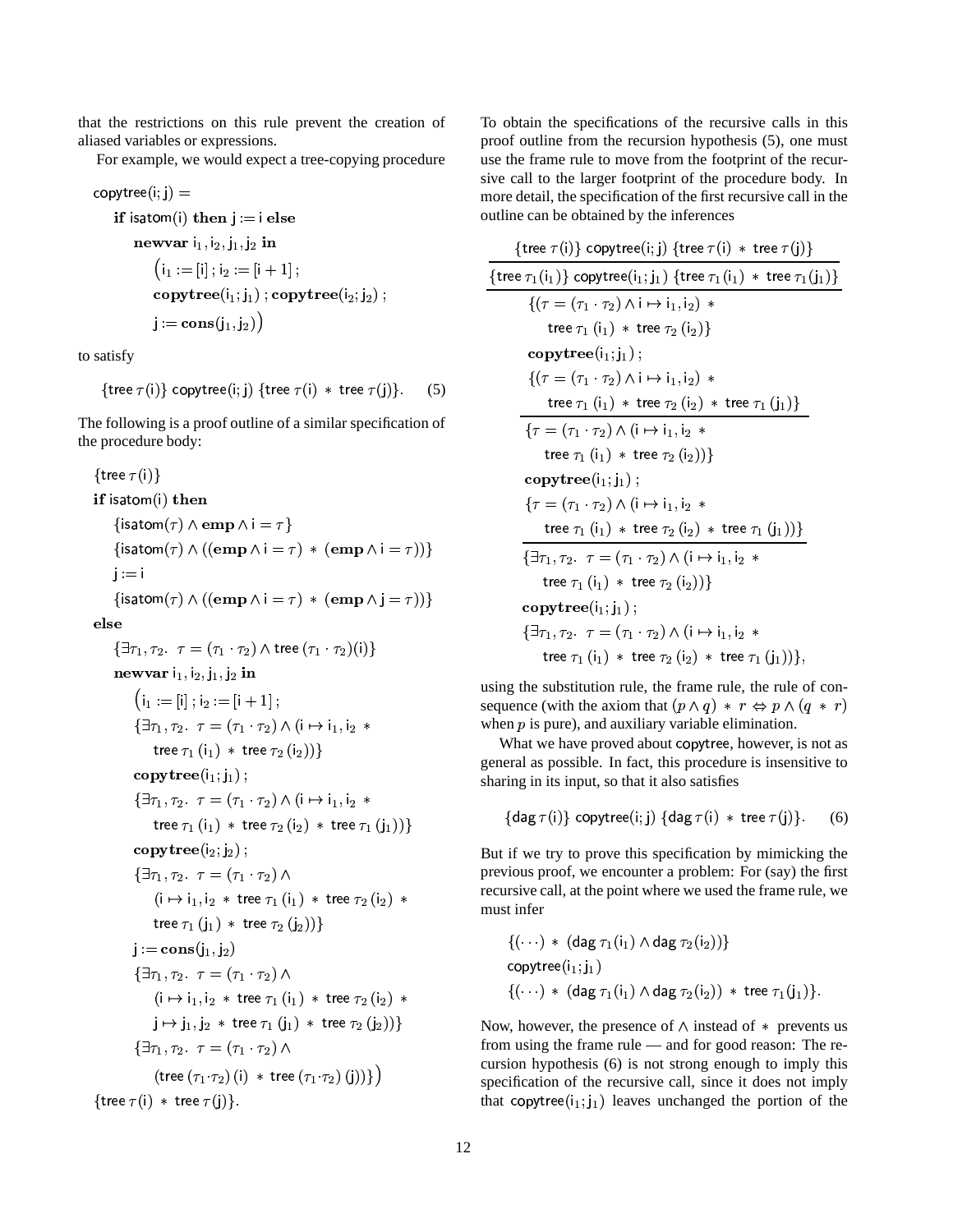heap shared by the dags representing  $\tau_1$  and  $\tau_2$ . For example, suppose

$$
\tau_1 = ((3 \cdot 4) \cdot (5 \cdot 6)) \qquad \tau_2 = (5 \cdot 6).
$$

Then (6) would permit copytree( $i_1$ ;  $j_1$ ) to change the state from



into



where dag  $\tau_2$  (i<sub>2</sub>) is false.

One way of surmounting this problem is to extend assertions to contain *assertion variables*, and to extend the substitution rule so that the  $v_i$ 's include assertion variables as well as ordinary variables, with assertions being substituted for these assertion variables.

Then we can use an assertion variable p to specify that every property of the heap that is active before executing  $\text{copytree}(i; j)$  remains true after execution:

$$
\{\mathsf{p} \land \mathsf{dag}\; \tau(\mathsf{i})\} \; \mathsf{copytree}(\mathsf{i}; \mathsf{j}) \; \{\mathsf{p} \; * \; \mathsf{tree}\; \tau(\mathsf{j})\}. \qquad (7)
$$

We leave the proof outline to the reader, but show the inference of the specification of the first recursive call from the recursion hypothesis, using the substitution rule and auxiliary variable elimination:

$$
\frac{\{p \land dag \tau(i)\} \text{ copytree}(i;j) \{p * tree \tau(j)\}}{\{( \tau = (\tau_1 \cdot \tau_2) \land p \land dag \tau_2(i_2)) \land dag \tau_1(i_1) \}}
$$
\n
$$
\text{copytree}(i_1; j_1) ;
$$
\n
$$
\{ (\tau = (\tau_1 \cdot \tau_2) \land p \land dag \tau_2(i_2)) * tree \tau_1(j_1) \}
$$
\n
$$
\{ \exists \tau_1, \tau_2. \ (\tau = (\tau_1 \cdot \tau_2) \land p \land dag \tau_2(i_2)) \land dag \tau_1(i_1) \}
$$
\n
$$
\text{copytree}(i_1; j_1) ;
$$
\n
$$
\{ \exists \tau_1, \tau_2. \ (\tau = (\tau_1 \cdot \tau_2) \land p \land dag \tau_2(i_2)) * tree \tau_1(j_1) \}.
$$

#### **7. Arrays and Iterated Separating Conjunction**

It is straightforward to extend our programming language to include heap-allocated one-dimensional arrays, by introducing an allocation command where the number of consecutive heap cells to be allocated is specified by an operand. It is simplest to leave the initial values of these cells indeterminate. We will use the syntax

$$
\langle \mathrm{comm} \rangle ::= \cdots \mid \langle \mathrm{var} \rangle := \mathbf{allocate} \; \langle \mathrm{exp} \rangle
$$

with the operational semantics

 $\langle v := \mathbf{allocate}\; e, (s,h) \rangle \leadsto ([\,s \mid v\colon \ell\,], h\cdot h')$ where  $h \perp h'$  and dom  $h' = \{i \mid \ell \leq i < \ell + [e]_{\text{exp}} s\}.$ 

To describe such arrays, it is helpful to extend the concept of separating conjunction to a construct that iterates over a finite consecutive set of integers. We use the syntax

$$
\langle \text{assert} \rangle ::= \dots \mid \bigodot_{\langle \text{var} \rangle = \langle \text{exp} \rangle}^{\langle \text{exp} \rangle} \langle \text{assert} \rangle
$$

with the meaning

$$
\begin{aligned}\n\llbracket \bigodot_{v=e}^{e'} p \rrbracket_{\text{asrt}}(s, h) &= \\
\text{let } m &= \llbracket e \rrbracket_{\text{exp}} s, \ n = \llbracket e' \rrbracket_{\text{exp}} s, \\
I &= \{ i \mid m \le i \le n \} \text{ in} \\
\exists H \in I \to \text{Heaps.} \\
\forall i, j \in I. \ i \ne j \text{ implies } H i \perp H j \\
\text{and } h &= \bigcup \{ H i \mid i \in I \} \\
\text{and } \forall i \in I. \ \llbracket p \rrbracket_{\text{asrt}}(\llbracket s \mid v : i \rrbracket, H i).\n\end{aligned}
$$

The following axiom schemata are useful:

$$
m > n \Rightarrow \left(\bigodot_{i=m}^{n} p(i) \Leftrightarrow \text{emp}\right)
$$
  
\n
$$
m = n \Rightarrow \left(\bigodot_{i=m}^{n} p(i) \Leftrightarrow p(m)\right)
$$
  
\n
$$
k \leq m \leq n+1 \Rightarrow
$$
  
\n
$$
\left(\bigodot_{i=k}^{n} p(i) \Leftrightarrow \left(\bigodot_{i=k}^{m-1} p(i) * \bigodot_{i=m}^{n} p(i)\right)\right)
$$
  
\n
$$
\bigodot_{i=m}^{n} p(i) \Leftrightarrow \bigodot_{i=m-k}^{n-k} p(i+k)
$$
  
\n
$$
m \leq n \Rightarrow
$$
  
\n
$$
\left(\left(\bigodot_{i=m}^{n} p(i)\right) * q \Leftrightarrow \bigodot_{i=m}^{n} (p(i) * q)\right)
$$
  
\nwhen *q* is pure

$$
m \leq j \leq n \Rightarrow ((\bigodot_{i=m}^{n} p(i)) \Rightarrow (p(j) * \mathbf{true})).
$$

A simple example is the use of an array as a cyclic buffer. We assume that an n-element array has been allocated at address  $I, e.g., by I := **allocate** n, and we use the variables$ 

- number of active elements
- $\mathbf{i}$ address of first active element
- $\mathbf{i}$ address of first inactive element.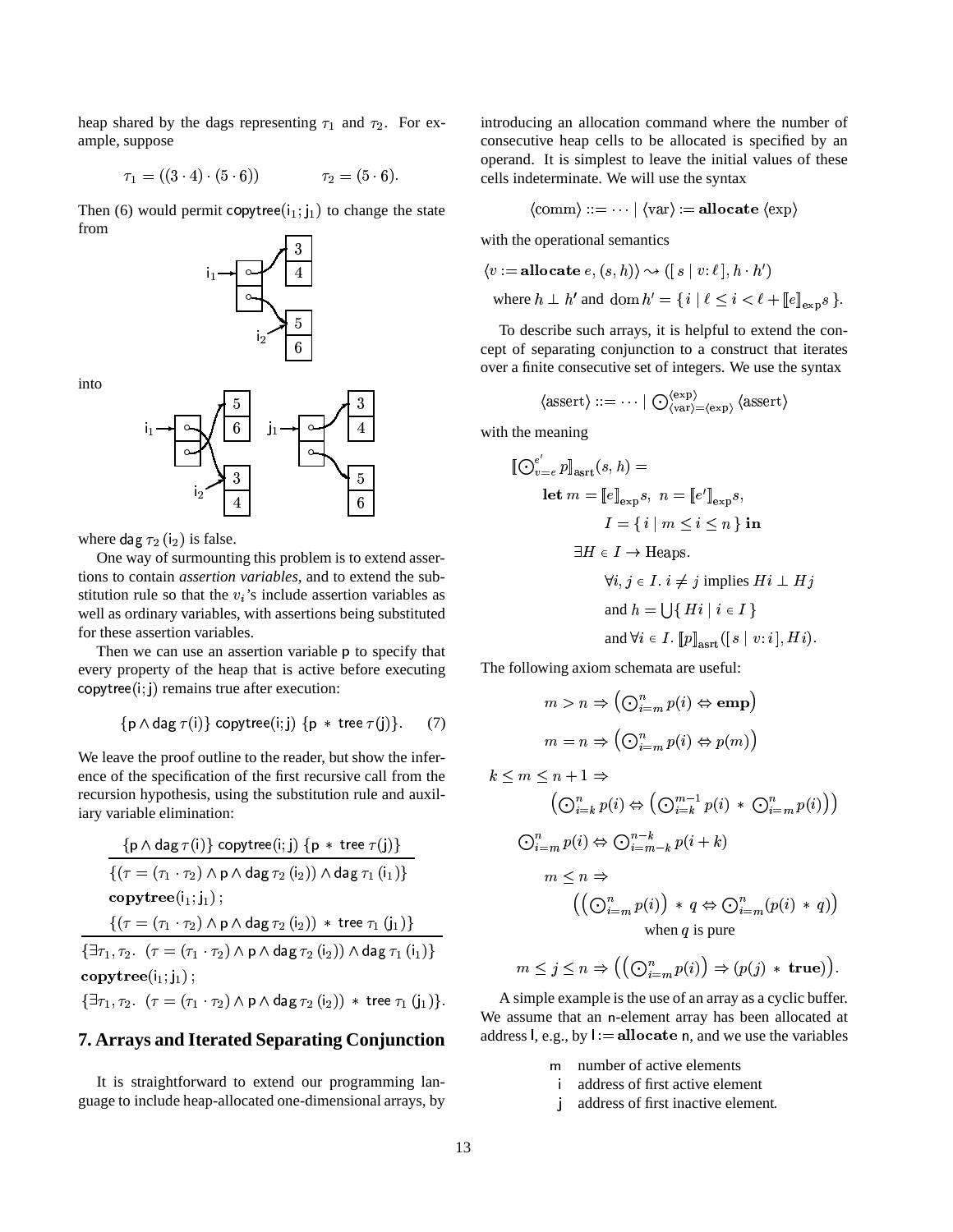Then when the buffer contains a sequence  $\alpha$ , it should satisfy the assertion

$$
0 \le m \le n \land 1 \le i < l + n \land 1 \le j < l + n \land \text{const}
$$
\n
$$
j = i \oplus m \land m = \# \alpha \land \text{of } \beta:
$$
\n
$$
((\bigcirc_{k=0}^{m-1} i \oplus k \mapsto \alpha_{k+1}) * (\bigcirc_{k=0}^{n-m-1} j \oplus k \mapsto -)),
$$
\n
$$
R((\bigcirc_{k=0}^{m-1} i \oplus k \mapsto \alpha_{k+1}) * (\bigcirc_{k=0}^{n-m-1} j \oplus k \mapsto -)),
$$

**6. Production of the Contract of the Contract of the Contract of the Contract of the Contract of the Contract** 

where  $x \oplus y = x + y$  modulo n, and  $1 \le x \oplus y < 1 + n$ .

Somewhat surprisingly, iterated separating conjunction is useful for making assertions about structures that do not involve arrays. For example, the connection between our list and Bornat's listN is given by

$$
\begin{aligned}\n\text{list } \alpha \text{ (i, j)} &\Leftrightarrow & \text{ cation of } \\
\exists \sigma. \ \# \sigma = \# \alpha \land (\text{listN } \sigma \text{ (i, j)} * \bigcirc_{k=1}^{\# \alpha} \sigma_k \mapsto \alpha_k).\n\end{aligned}
$$

A more elaborate example is provided by a program that accepts a list i representing a sequence  $\alpha$  of integers, and produces a list j of lists representing all (not necessarily contiguous) subsequences of  $\alpha$ . This program is a variant of a venerable LISP example that has often been used to illustrate the storage economy that can be obtained in LISP by a straightforward use of sharing. Our present interest is in using iterated separating conjunction to specify the sharing pattern in sufficient detail to show the amount of storage that is used.

First, given a sequence  $\sigma$  of sequences, we define  $ext{ext}_a \sigma$ to be the sequence of sequences obtained by prefixing the integer a to each sequence in  $\sigma$ :

$$
\begin{aligned}\n\#\text{ext}_{\mathsf{a}} \sigma &\stackrel{\text{def}}{=} \#\sigma \\
(\text{ext}_{\mathsf{a}} \sigma)_i &\stackrel{\text{def}}{=} \mathsf{a} \cdot \sigma_i.\n\end{aligned}
$$

Then we define  $ss(\alpha, \sigma)$  to assert that  $\sigma$  is a sequence of the subsequences of  $\alpha$  (in the particular order that is produced by an iterative program):

$$
ss(\epsilon, \sigma) \stackrel{\text{def}}{=} \sigma = [\epsilon]
$$
  
ss(a $\cdot \alpha, \sigma$ )  $\stackrel{\text{def}}{=} \exists \sigma'$ .  $ss(\alpha, \sigma') \wedge \sigma = (ext_a \sigma')^{\dagger} \cdot \sigma'.$ 

(To obtain the different order produced by a simple recursive program, we would remove the reflection  $(†)$  operator here and later.) Next, we define  $Q(\sigma, \beta)$  to assert that  $\beta$  is a sequence of lists whose components represent the components of  $\sigma$ :

$$
Q(\sigma,\beta) \stackrel{\text{def}}{=} \#\beta = \#\sigma \wedge \forall_{i=1}^{\#\beta} (\text{list } \sigma_i(\beta_i,\mathbf{nil}) \ast \mathbf{true}).
$$

At this stage, we can specify the abstract behavior of the subsequence program subseq by

{ list  $\alpha$  (i,  $\textbf{nil}$  ) }

subsea

$$
\{\exists \sigma,\beta.\;\; \mathsf{ss}(\alpha^\dagger,\sigma) \wedge (\mathsf{list}\ \beta\,(\mathsf{j},\mathbf{nil}) \,\ast\, (Q(\sigma,\beta)))\}.
$$

To capture the sharing structure, however, we use iterated separating conjunction to define  $R(\beta)$  to assert that the last element of  $\beta$  is the empty list, while every previous element consists of a single integer cons'ed onto some later element of  $\beta$ :

$$
R(\beta) \stackrel{\text{def}}{=} (\beta_{\#\beta} = \mathbf{nil} \wedge \mathbf{emp}) * \n\bigodot_{i=1}^{\#\beta-1} (\exists a, k. \ i < k \leq \#\beta \wedge \beta_i \mapsto a, \beta_k).
$$

Here the heap described by each component of the iteration contains a single cons-pair, so that the heap described by  $R(\beta)$  contains  $\#\beta - 1$  cons-pairs. Finally, the full specification of  $c$  is

{list 
$$
\alpha
$$
 (i, nil)}  
subseq  
{ $\exists \sigma, \beta$ . ss( $\alpha^{\dagger}, \sigma$ )  $\land$  (list  $\beta$  (j, nil) \* ( $Q(\sigma, \beta)$   $\land$   $R(\beta)$ ))}.

Here the heap described by list  $\beta$  (j, nil) contains  $\#\beta$  conspairs, so that the entire heap described by the postcondition contains  $(2 \times \text{#}\beta) - 1 = (2 \times 2^{\text{#}\alpha}) - 1$  cons-pairs.

# **8. Proving the Schorr-Waite Algorithm**

 $\sigma$  The most ambitious application of separation logic has been Yang's proof of the Schorr-Waite algorithm for marking structures that contain sharing and cycles [33, 34]. This proof uses the older form of classical separation logic [19] in which address arithmetic is forbidden and the heap maps addresses into multifield records — each containing, in this case, two address fields and two boolean fields.

> Several significant features of the proof are evident from its main invariant:

$$
\begin{array}{l} \mathsf{noDanglingR}\land \mathsf{noDangling(t)}\land \mathsf{noDangling(p)}\land \\ \big(\mathsf{listMarketNodesR(state, p)} \;\ast \qquad \\ \quad (\mathsf{restoredListR(state, t)} \rightarrow \mathsf{sparseR}(\mathsf{STree, root}))\big) \land \\ \big(\mathsf{markedR} \;\ast\; \big(\mathsf{unmarkedR}\land \big(\forall \mathsf{x}.\mathsf{allocated}(\mathsf{x}) \Rightarrow \\ \quad (\mathsf{reach(t, x)}\lor \mathsf{reachRightChildInList}(\mathsf{stack, x}))\big)\big)\big). \end{array}
$$

The heap described by this invariant is the footprint of the entire algorithm, which is exactly the structure that is reachable from the address root. Since addresses now refer to entire records, it is easy to assert that the record at x has been allocated:

$$
\mathsf{allocated}(\mathsf{x}) \stackrel{\mathrm{def}}{=} \mathsf{x} \hookrightarrow -, -, -, -,
$$

that all active records are marked:

 $\ddot{\phantom{0}}$ 

$$
\mathsf{markedR} \stackrel{\mathrm{def}}{=} \forall \mathsf{x} \mathsf{.} \text{ allocated}(\mathsf{x}) \Rightarrow \mathsf{x} \hookrightarrow -, -, -, \mathsf{true},
$$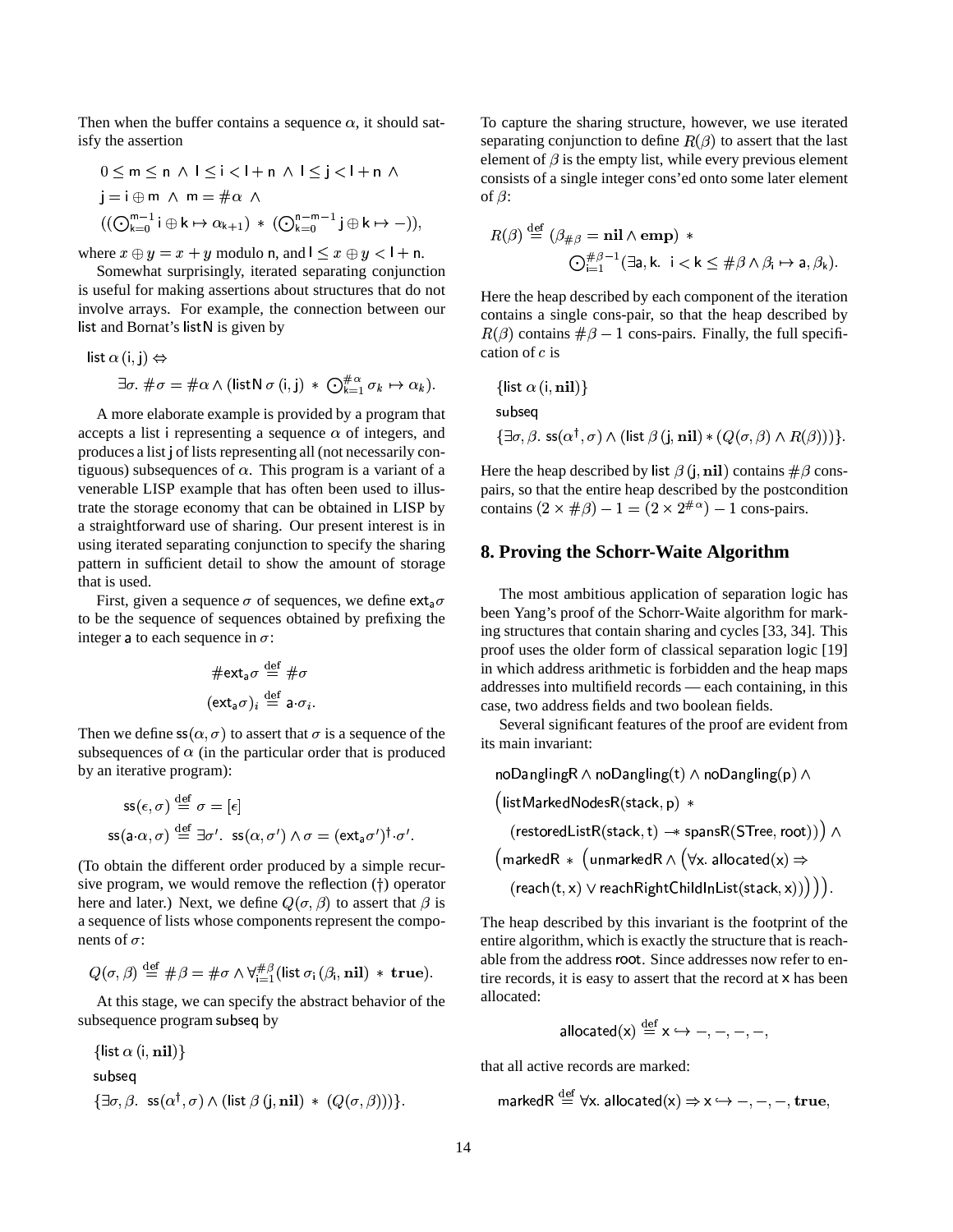that  $x$  is not a dangling address:

 $\mathsf{noD}$  angling(x)  $\stackrel{\mathrm{def}}{=}$  (x =  $\mathsf{nil}$ )  $\vee$  allocated(x).

<sup>6</sup>

or that no active record contains a dangling address:

$$
\mathsf{noDanglingR} \stackrel{\text{def}}{=} \forall \mathsf{x}, \mathsf{l}, \mathsf{r}. \ (\mathsf{x} \hookrightarrow \mathsf{l}, \mathsf{r}, -, -) \Rightarrow \mathsf{v}
$$
\n
$$
\mathsf{noDanging}(\mathsf{l}) \land \mathsf{noDanging}(\mathsf{r}). \qquad \qquad \mathsf{d}
$$

(Yang uses the helpful convention that the predicates with names ending in "R" are those that are not intuitionistic.)

In the second line of the invariant, the subassertion  ${\sf listMarkedNodesR}({\sf stack}, {\sf p})$  holds for a part of the heap called the *spine*, which is a linked list of records from root to the current address t in which the links have been reversed; the variable stack is a sequence of fourtuples determining the contents of the spine. In the next line, restoredList $R(\text{stack}, t)$  describes what the contents of the spine should be after the links have been restored, and spansR(STree, root) asserts that the abstract structure STree is a spanning tree of the heap.

The assertion  $spansR(STree, root)$  also appears in the precondition of the algorithm. Thus, the second and third lines of the invariant use separating implication elegantly to assert that, if the spine is correctly restored, then the heap will have the same spanning tree as it had initially. (In fact, the proof goes through if spansR(STree, root) is any predicate that is independent of the boolean fields in the records; spanning trees are used only because they are enough to determined the heap, except for the boolean fields.) To the author's knowledge, this part of the invariant is the only conceptual use of separating implication in a real proof (as opposed to its formal use in expressing weakest preconditions).

In the rest of the invariant, the heap is partitioned into marked and unmarked records, and it is asserted that every active unmarked record can be reached from the variable t or from certain fields in the spine. However, since this assertion lies within the right operand of the separating conjunction that separates marked and unmarked notes, the paths by which the unmarked records are reached must consist of unmarked records. Anyone (such as the author [27, Section 5.1]) who has tried to verify this kind of graph traversal, even informally, will appreciate the extraordinary succinctness of the last two lines of Yang's invariant.

## **9. Computability and Complexity Results**

The existence of weakest preconditions for each of our new commands assures us that a central property of Hoare logic is preserved by our extension: that a program specification annotated with loop invariants and recursion hypotheses(and, for total correctness, variants) can be reduced to a collection of assertions, called verification conditions, whose validity will insure the original specification. Thus the central question for computability and complexity is to decide the validity of assertions in separation logic.

Yang [8, 34] has examined the decidability of classical separation logic without arithmetic (where expressions are variables, values are addresses or nil, and the heap maps addresses into two-field records). He showed that, even when the characteristic operations of separation logic (emp,  $\mapsto$ ,  $*$ , and  $-*$ , but not  $\hookrightarrow$ ) are prohibited, deciding the validity of an assertion is not recursively enumerable. (As a consequence, we cannot hope to find an axiomatic description of  $\mapsto$ .) On the other hand, Yang and Calcagno showed that if the characteristic operations are permitted but quantifiers are prohibited, then the validity of assertions is algorithmically decidable.

For the latter case, Calcagno and Yang [8] have investigated complexity. Specifically, for the languages tabulated below they considered

- **MC** The model checking problem: Does  $[\![p]\!]_{\text{asrt}} s h$  hold for a specified state  $(s, h)$ ?
- **VAL** The validity problem: Does  $[\![p]\!]_{\text{asrt}}sh$  hold for all states  $(s, h)$ ?

In each case, they determined that the problem was complete for the indicated complexity class:

 

QX)-\$X-

|                 | <b>Language</b>                                                                                              |                | $NU$ $VAL$    |  |
|-----------------|--------------------------------------------------------------------------------------------------------------|----------------|---------------|--|
| $\mathcal{L}$   | $P ::= E \mapsto E, E \mid \neg E \hookrightarrow -, -$ P                                                    |                | coNP          |  |
|                 | $ E = E   E \neq E  $ false                                                                                  |                |               |  |
|                 | $ P \wedge P   P \vee P  $ emp                                                                               |                |               |  |
| $\mathcal{L}^*$ | $P ::= \mathcal{L}   P * P$                                                                                  | $NP$ $\Pi_2^P$ |               |  |
|                 | $\mathcal{L}^{-*}$ $P ::= \mathcal{L} \mid \neg P \mid P * P$                                                |                | <b>PSPACE</b> |  |
|                 | $\mathcal{L}^{-*}$ $P ::= \mathcal{L}   P \rightarrow P$                                                     |                | <b>PSPACE</b> |  |
|                 | $\mathcal{L}^{-*-*} \quad P ::= \mathcal{L} \mid \neg P \mid P * P \mid P \rightarrow P \quad \text{PSPACE}$ |                |               |  |

## **10. Garbage Collection**

Since our logic permits programs to use unrestricted address arithmetic, there is little hope of constructing any general-purpose garbage collector. On the other hand, the situation for the older logic, in which addresses are disjoint from integers, is more hopeful. However, it is clear that this logic permits one to make assertions, such as "The heap contains two elements" that might be falsified by the execution of a garbage collector, even though, in any realistic sense, such an execution is unobservable.

The present author [28] has given the following example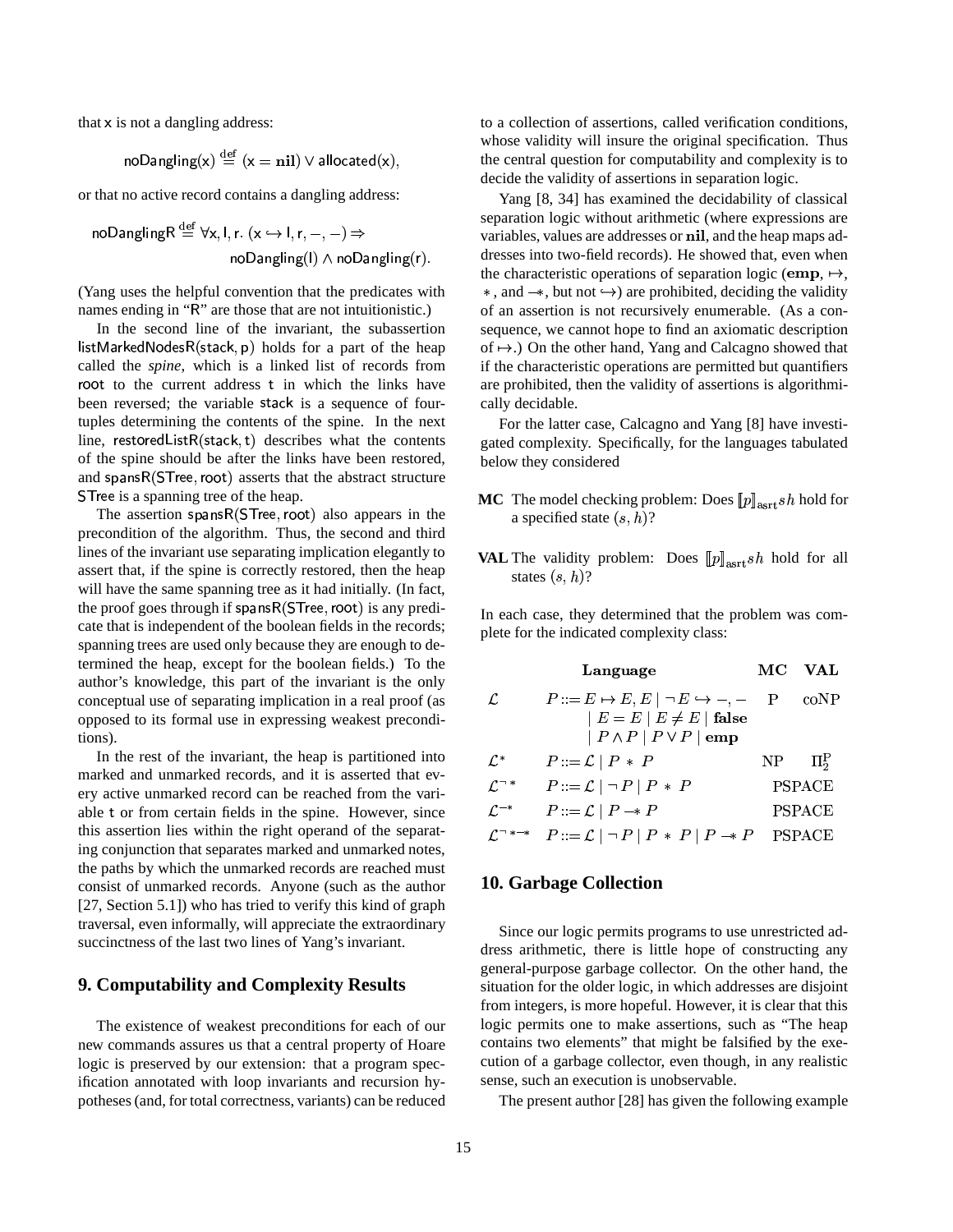(shown here as a proof outline):

{true}  
\n
$$
x := \text{cons}(3, 4) ;
$$
\n
$$
\{x \hookrightarrow 3, 4\}
$$
\n
$$
\{\exists x. x \hookrightarrow 3, 4\}
$$
\n
$$
x := \text{nil}
$$
\n
$$
\{\exists x. x \hookrightarrow 3, 4\},
$$

where the final assertion describes a disconnected piece of structure, and would be falsified if the disconnected piece were reclaimed by a garbage collector. In this case, the assertions are all intuitionistic, and indeed it is hard to concoct a reasonable program logic that would prohibit such a derivation.

Calcagno, O'Hearn, and Bornat [7, 6, 5, 4] have explored ways of avoiding this problem by defining the existential quantifier in a nonstandard way, and have defined a rich variety of logics that are insensitive to garbage collection. Unfortunately, there is no brief way of relating these logics to those discussed in this paper.

## **11. Future Directions**

#### **11.1. New Forms of Inference**

In Yang's proof of the Schorr-Waite algorithm, there are thirteen assertions that have been semantically validated but do not seem to be consequences of known inference rules, and are far too specific to be considered axioms. This surprising state of affairs is likely a consequence of the novel character of the proof itself — especially the quantification over all allocated addresses, and the crucial use of separating implication — as well as the fact that the algorithm deals with sharing in a more fundamental way than others that have been studied with separation logic.

The generalization of such assertions may be a fertile source of new inference rules. For example, suppose  $\hat{p}$  is  $\qquad$ intuitionistic, and let p be  $\forall x$ . allocated $(x) \Rightarrow \hat{p}$ . Then

$$
\mathbf{emp} \Rightarrow p
$$
  
(\exists x. (x \mapsto -, -, -, -), \land \hat{p}) \Rightarrow p  
(p \* p) \Rightarrow p.

For a more elaborate example, suppose we say that two assertions are *immiscible* if they cannot both hold for overlapping heaps. More precisely,  $p$  and  $q$  are immiscible iff, for all stores s and heaps h and h' such that  $h \cup h'$  is a function, if  $[p]_{\text{asrt}} sh$  and  $[q]_{\text{asrt}} sh'$  then  $h \perp h'.$ 

On the one hand, it is easy to find immiscible assertions: If  $\hat{p}$  and  $\hat{q}$  are intuitionistic and  $\hat{p} \wedge \hat{q} \Rightarrow$  false is valid, then  $\forall x$  allocated $(x) \Rightarrow \hat{p}$  and  $\forall x$ . and  $\forall x.$  allocated $(x) \Rightarrow \hat{q}$  control.

are immiscible. Moreover, if  $p'$  and  $q'$  are immiscible and  $p \Rightarrow p'$  and  $q \Rightarrow q'$  are valid, then p and q are immiscible.

On the other hand, if  $p$  and  $q$  are immiscible, then

 $(p * \text{true}) \land (q * r) \Rightarrow q * ((p * \text{true}) \land r)$ 

is valid.

Both of these examples are sound, and useful for at least one proof of a specification of a real program. But they may well be special cases of more generally useful rules or other inference mechanisms. O'Hearn suspects that there are good prospects to find a useful proof theory for separation logic using "labeled deduction" [13, 14].

It should also be noted that Yang's proof depends critically on the fact that the Schorr-Waite algorithm performs an in-place computation. New problems may arise in trying to prove, say, a program that copies a reachable structure while preserving its sharing patterns — somehow, one must express the isomorphism between the structure and its copy.

Beyond these particulars, in its present state separation logic is not only theoretically incomplete, but *pragmatically* incomplete: As it is applied in new ways, there will be a need for new kinds of inference.

## **11.2. Taming Address Arithmetic**

When we first realized that separation logic could be generalized and simplified by permitting address arithmetic, it seemed an unalloyed benefit. But there are problems. For example, consider the definition of dag given in Section 6: The assertion dag  $((1 \cdot 2) \cdot (2 \cdot 3))$  (i) holds in states where two distinct records overlap, e.g.



Similarly, iff one were to try to recast the Schorr-Waite proof in the logic with address arithmetic, it would be difficult (but necessary) to assert that distinct records do not overlap, and that all address values in the program denote the first fields of records.

These problems, of what might be called *skewed sharing*, become even more difficult when there are several types of records, with differing lengths and field types.

A possible solution may be to augment states with a mapping from the domain of the heap into "attributes" that could be set by the program, described by assertions, and perhaps tested to determine whether to abort. These attributes would be similar to auxiliary variables (in the sense of Owicki and Gries [25]), in that their values could not influence the values of nonauxiliary variables or heap cells, nor the flow of control.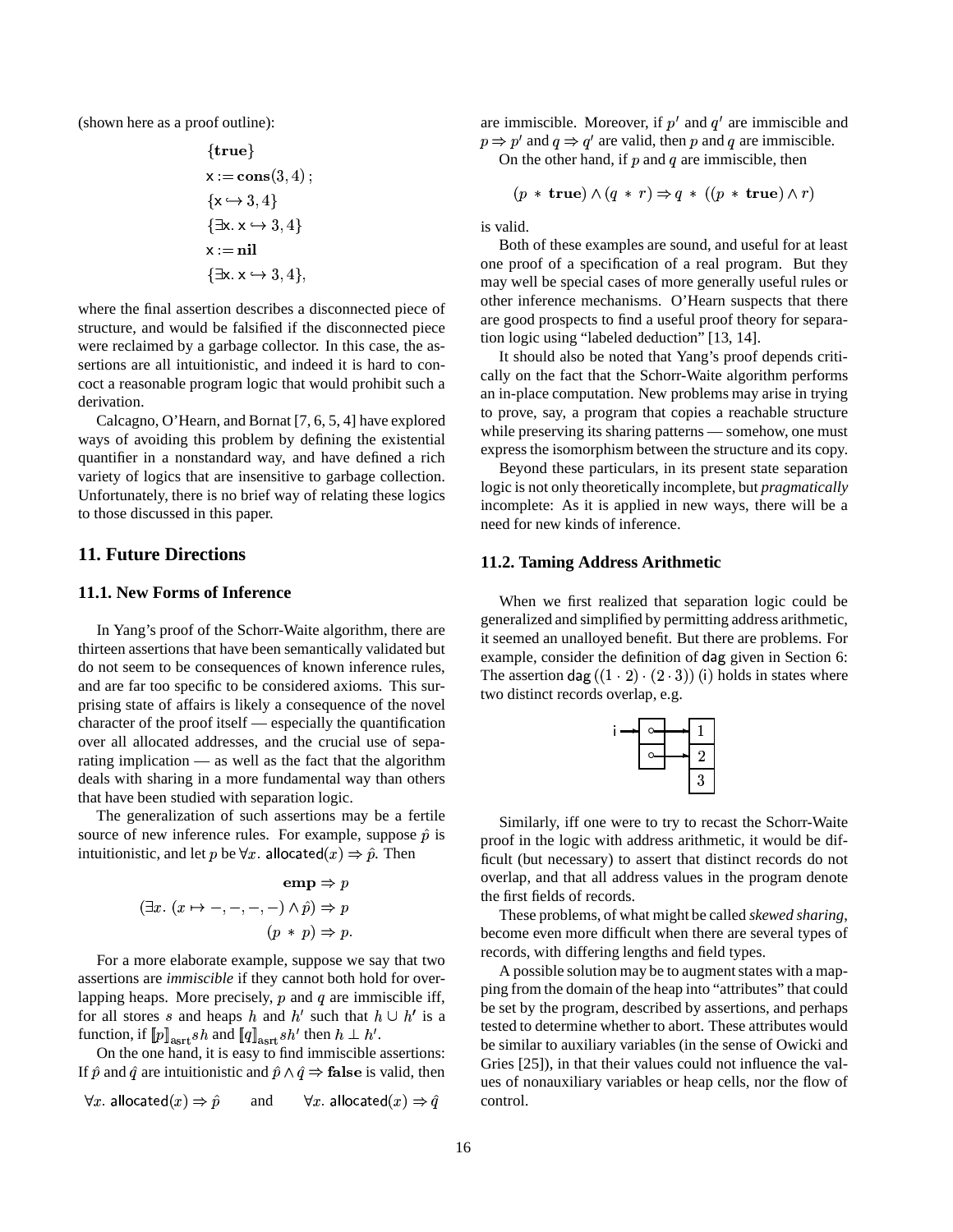To redefine dag to avoid skewed sharing, one could, at each allocation  $x := \text{cons}(e_1, e_2)$  that creates a record in a dag, give x (but not  $x + 1$ ) the attribute **dag-record**. Then the definition of a non-atomic dag would be changed to

$$
\mathsf{dag} \left( \tau_1 \cdot \tau_2 \right) (i) \text{ iff } \mathsf{is\text{-}dag\text{-}record}(i) \land \exists i_1, i_2. \quad i \mapsto i_1, i_2 \; * \; (\mathsf{dag} \; \tau_1 \left( i_1 \right) \land \mathsf{dag} \; \tau_2 \left( i_2 \right)).
$$

In a version of the Schorr-Waite proof using address arithmetic, one might give the attribute **record** to the address of the beginning of each record. Then one would add

$$
\forall x. \text{ is-record}(x) \Rightarrow \exists l, r, c, m. x \hookrightarrow l, r, c, m
$$

$$
\wedge (\text{is-record}(l) \vee l = \text{nil}) \wedge (\text{is-record}(r) \vee r = \text{nil})
$$

$$
\wedge \text{is-boolean}(c) \wedge \text{is-boolean}(m)
$$

to the invariant, and use the assertion **is-record** $(x)$  in place of allocated $(x).$ 

There is a distinct flavor of types in this use of attributes: The attributes record information, for purposes of proof, that in a typed programming language would be checked by the compiler and discarded before runtime. An alternative, of course, would be to move to a typed programming language, but our goal is to keep the programming language low-level and, for simplicity and flexibility, to use the proof system to replace types rather than supplement them.

#### **11.3. Concurrency**

In the 1970's, Hoare and Brinch Hansen argued persuasively that, to prevent data races where two processes attempt to access the same storage without synchronization, concurrent programs should be syntactically restricted to limit process interference to explicitly indicated *critical regions*. In the presence of shared mutable structures, however, processes can interfere in ways too subtle to be detected syntactically.

On the other hand, when one turns to program verification, it is clear that separation logic can specify the absence of interference. In the simplest situation, the concurrent execution  $c_1 \parallel c_2$  of two processes that do not interfere with one another is described by the inference rule

$$
\frac{\{p_1\} c_1 \{q_1\}}{\{p_1 * p_2\} c_1 \|c_2 \{q_1 * q_2\}},
$$

where no variable free in  $p_1$  or  $q_1$  is modified by  $c_2$ , or viceversa.

Going beyond this trivial case, O'Hearn [22, 21] has extended the Hoare-like logic for concurrency devised by Owicki and Gries [25] (which is in turn an extension of work by Hoare [18]), to treat critical regions in the framework of separation logic.

The basic idea is that, just as program variables are syntactically partitioned into groups owned by different processes and resources, so the heap should be similarly partitioned by separating conjunctions in the proof of the program. The most interesting aspect is that the partition of the heap can be changed by executing critical regions associated with resources, so that ownership of a particular address can move from a process to a resource and from there to another process.

Thus, for example, one process may allocate addresses and place them in a buffer, while another process removes the addresses from the buffer and deallocates them. Similarly, in a concurrent version of quicksort, an array segment might be divided between two concurrent recursive calls, and reunited afterwards.

Unfortunately, at this writing there is no proof that O'Hearn's inference rules are sound. The difficulty is that, in O'Hearn's words, "Ownership is in the eye of the asserter", i.e., the changing partitions of the heap are not determined by the program itself, but only by the assertions in its proof.

In concurrent programming, it is common to permit several processes to read the same variable, as long as no process can modify its value simultaneously. It would be natural and useful to extend this notion of *passivity* to heap cells, so that the specification of a process might indicate that a portion of the heap is evaluated but never mutated, allocated or deallocated by the process. (This capability would also provide an alternative way to specify the action of copytree on dags discussed in Section 6.) Semantically, this would likely require activity bits to take on a third, intermediate value of "read-only".

Concurrency often changes the focus from terminating programs to programs that usefully run on forever — for which Hoare logic is of limited usefulness. For such programs, it might be helpful to extend temporal logic with separating operators.

#### **11.4. Storage Allocation**

Since separation logic describes a programming language with explicit allocation and deallocation of storage, without any behind-the-scenes garbage collector, it should be suitable for reasoning about allocation methods themselves.

A challenging example is the use of *regions*, in the sense of Tofte et al [31]. To provided an explicitly programmable region facility, one must program an allocator and deallocator for regions of storage, each of which is equipped with its own allocator and deallocator. Then one must prove that the program using these routines never deallocates a region unless it is safe to deallocate all storage that has been allocated from that region.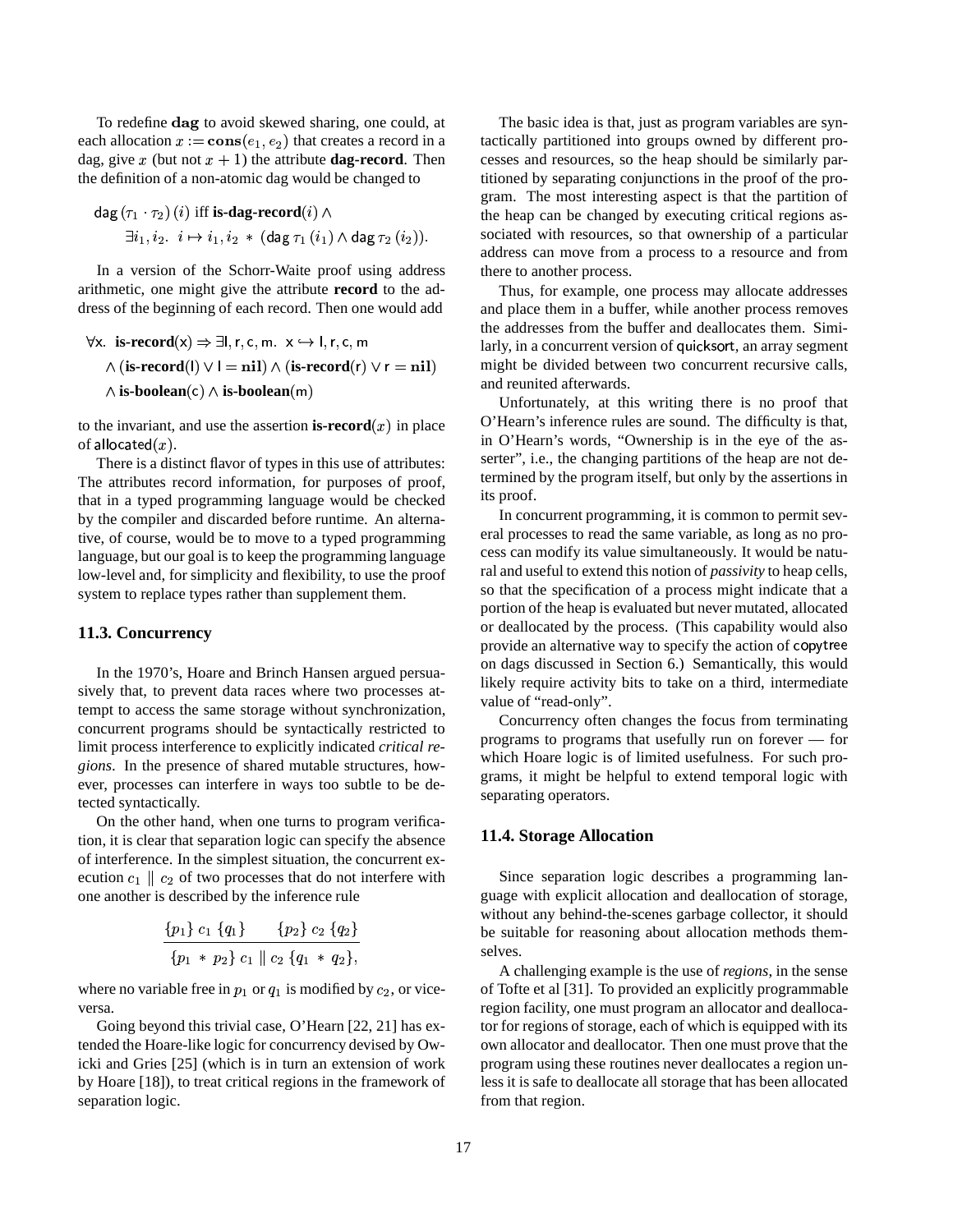Although separation logic is incompatible with generalpurpose garbage collection (at least when unrestricted address arithmetic is permitted), it should be possible to construct and verify a garbage collector for a specific program. In this situation, one should be able to be far more aggressive than would be possible for a general-purpose garbage collector, both in recovering storage, and in minimizing the extra data needed to guide the traversal of active structure. For example, for the representation described by dag in Section 6, it would be permissible for the collector to increase the amount of sharing.

The key here is that a correct garbage collector need only maintain the assertion that must hold at the point where the collector is called, while preserving the value of certain input variables that determine the abstract values being computed. (In addition, for total correctness, the collector must not increase the value of the loop variants that insure termination.) For instance, in the list-reversal example in Section 5, a collector called at the end of the **while** body would be required to maintain the invariant

$$
\exists \alpha, \beta. \ (\mathbf{list}\ \alpha\ (\mathsf{i}, \mathbf{nil}) \ * \ \mathbf{list}\ \beta\ (\mathsf{j}, \mathbf{nil})) \land \alpha_0^\dagger = \alpha^\dagger \cdot \beta,
$$

while preserving the abstract input  $\alpha_0$ , and not increasing the variant, which is the length of  $\alpha$ .

It is interesting to note that the garbage collector is required to respect the partial equivalence relation determined by the invariant, in which two states are equivalent when they both satisfy the invariant and specify the same values of the input variables. Considering the use of partial equivalence relations to give semantics to types, this reinforces the view that types and assertions are semantically similar.

#### **11.5. The Relationship to Type Systems**

Although types and assertions may be semantically similar, the actual development of type systems for programming languages has been quite separate from the development of approaches to specification such as Hoare logic, refinement calculi, or model checking. In particular, the idea that states have types, and that executing a command may change the type of a state, has only taken hold recently, in the study of type systems for low-level languages, such as the *alias types* devised by Walker and Morrisett [32].

Separation logic is closely related to such type systems. Indeed, their commonality can be captured roughly by a simple type system:

 $\cdot$  , and the contract of the contract of the contract of the contract of the contract of the contract of the contract of the contract of the contract of the contract of the contract of the contract of the contract of th

 $\mathbf{1}$  4  $\mathbf{1}$  4  $\mathbf{1}$  4  $\mathbf{1}$  4  $\mathbf{1}$  4  $\mathbf{1}$  4  $\mathbf{1}$  4  $\mathbf{1}$  4  $\mathbf{1}$  4  $\mathbf{1}$  4  $\mathbf{1}$  4  $\mathbf{1}$  4  $\mathbf{1}$  4  $\mathbf{1}$  4  $\mathbf{1}$  4  $\mathbf{1}$  4  $\mathbf{1}$  4  $\mathbf{1}$  4  $\mathbf{1}$  4  $\mathbf{1}$  4

 $\langle {\rm variable} \rangle$ :  $\langle {\rm value \ type} \rangle, \ldots, \langle {\rm variable} \rangle$ :  $\langle {\rm value \ type} \rangle$ 

 $\langle \text{heap type} \rangle ::= \textbf{emp}$ 

 $\langle \text{address variable} \rangle \mapsto \langle \text{value type} \rangle, \dots, \langle \text{value type} \rangle$ 

 $\langle$  (heap type)  $*$   $\langle$  heap type)

 $\cdot$  4  $\cdot$  4  $\cdot$  4  $\cdot$  4  $\cdot$  4  $\cdot$  4  $\cdot$  4  $\cdot$  4  $\cdot$  4  $\cdot$  4  $\cdot$  4  $\cdot$  4  $\cdot$  4  $\cdot$  4  $\cdot$  4  $\cdot$  4  $\cdot$  4  $\cdot$  4  $\cdot$  4  $\cdot$  4  $\cdot$  4  $\cdot$  4  $\cdot$  4  $\cdot$  4  $\cdot$  4  $\cdot$  4  $\cdot$  4  $\cdot$  4  $\cdot$  4  $\cdot$  4  $\cdot$  4  $\cdot$ 

It is straightforward to translate state types in this system into assertions of classical separation logic (in the formulation without address arithmetic) or into alias types.

It may well be possible to devise a richer type system that accommodates a limited degree of address arithmetic, permitting, for example, addresses that point into the interior of records, or relative addresses.

Basically, however, the real question is whether the dividing line between types and assertions can be erased.

## **11.6. Embedded Code Pointers**

Even as a low-level language, the simple imperative language axiomatized by Hoare is deficient in making no provision for the occurrence in data structures of addresses that refer to machine code. Such code pointers appear in the compiled translation of programs in higher-order languages such as Scheme or SML, or object-oriented languages such as Java or  $C \sharp$ . Moreover, they also appear in low-level programs that use the techniques of higher-order or objectoriented programming.

Yet they are difficult to describe in the first-order world of Hoare logic; to deal with embedded code pointers, we must free separation logic from both Hoare logic and the simple imperative language. Evidence of where to go comes from the recent success of type theorists in extending types to machine language (in particular to the output of compilers) [20, 32]. They have found that a higher-order functional language (with side-effects) comes to resemble a low-order machine language when two restrictions are imposed:

- Continuation-passing style (CPS) is used, so that functions receive their return addresses in the same way as they receive other parameters.
- Free variables are prohibited in expressions that denote functions, so that functions can be represented by code pointers, rather than by closures that pair code pointers with data.

In fact, this restricted language is formally similar to an imperative language in which programs are "flat", i.e., control paths never come together except by jumping to a common label.

This raises the question of how to marry separation logic with CPS (with or without the prohibition of free variables in function expressions, which appears to be irrelevant from a logical point of view).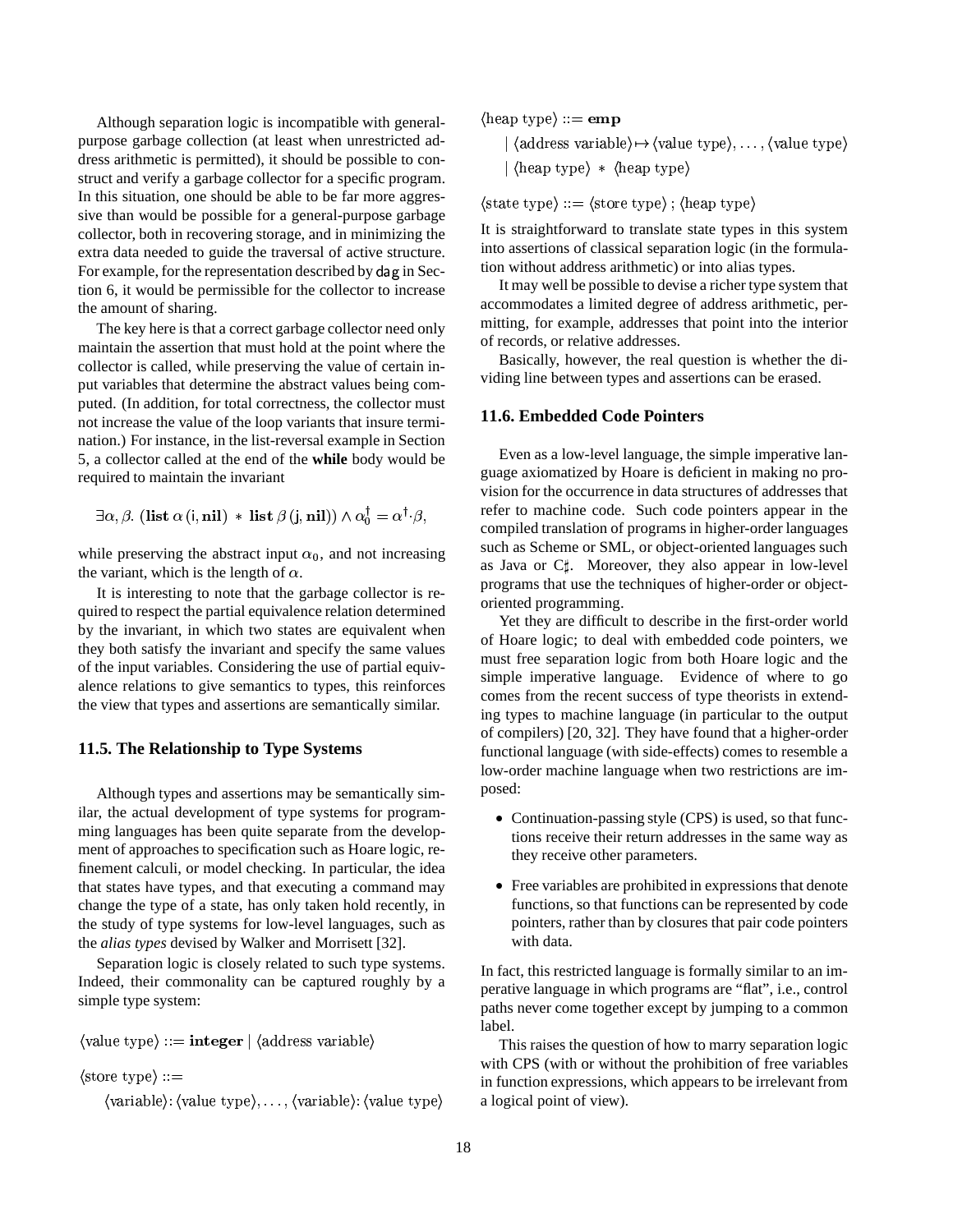A simple example of CPS is provided by the function append $(x, y, r)$ , which appends the list x to the list y (without mutation, so that the input lists are unchanged), and passes the resulting list on to the continuation :

$$
letrec append(x, y, r) = if x = nil then r(y) else t
$$

let 
$$
a = [x], b = [x + 1],
$$
  
\n $k(z) = \text{let } w = \text{cons}(a, z) \text{ in } r(w)$   
\nin  $\text{append}(b, y, k).$ 

We believe that the key to specifying such a CPS program is to introduce a *reflection* operator # that allows CPS terms to occur within assertions (in a manner reminiscent of dynamic logic  $[15]$ ). Specifically, if t is a CPS term then  $# t$  is an assertion that holds for a state if  $t$  never aborts when executed in that state — in this situation we say that it is  $\textit{safe}$  to execute  $t$  in that state.

Suppose  $c$  is a command satisfying the Hoare specification  $\{p\}$  c  $\{q\}$ , and t is a CPS term such that executing t has the same effect as executing  $c$  and then calling the continuation  $r(x_1, ... x_n)$ . Then we can specify t by the assertion

$$
(p * (\forall x_1, \ldots, x_m, q \rightarrow \# r(x_1, \ldots, x_n))) \Rightarrow \# t
$$

(where  $x_1, \ldots, x_m$  is a subset of the variables  $x_1, \ldots, x_n$ ). If we ignore the difference between the separating operators and ordinary conjunction and implication, this asserts that it is safe to execute  $t$  in any state satisfying  $p$  and mapping  $r$ into a procedure such that it is safe to execute  $r(x_1, ..., x_n)$ in a state satisfying  $q$ . Taking into account the separative nature of  $*$  and  $-*$ , it asserts that it is safe to execute t in any state where part of the heap satisfies  $p$ , and  $r$  is mapped into a procedure such that it is safe to execute  $r(x_1, ..., x_n)$ when the part of the heap that satisfied  $p$  is replaced by a part that satisfies  $q$ . Finally, the universal quantifier indicates the variables whose value may be changed by  $t$  before it executes  $r(x_1, ..., x_n)$ .

For example, the CPS form of append can be specified by

$$
((\text{list } \alpha \ (\mathbf{x}, \mathbf{nil}) \ * \ \text{list } \beta \ (\mathbf{y}, \mathbf{nil}))
$$

$$
*(\forall z. \ (\text{list } \alpha \ (\mathbf{x}, \mathbf{nil}) \ * \ \text{list } \alpha \ (\mathbf{z}, \mathbf{y}) \ * \ \text{list } \beta \ (\mathbf{y}, \mathbf{nil}))
$$

$$
\rightarrow \# \ r(\mathbf{z}))
$$

$$
\Rightarrow \# \ \text{append}(x, y, r).
$$

It can be discouraging to go back and read the "future directions" sections of old papers, and to realize how few of the future directions have been successfully pursued. It will be fortunate if half of the ideas and suggestions in this section bear fruit. In the meantime, however, the field is young, the game's afoot, and the possibilities are tantalizing.

# **Acknowledgements**

For encouragement and numerous suggestions, I am indebted to many researchers in separation logic, as well as the students in courses I have taught on the subject. I'm particularly grateful to Peter O'Hearn for many helpful comments after reading a preliminary draft of this paper.

However, most of the opinions herein, and all of the errors, are my own.

# **References**

- [1] R. Bornat. Explicit description in BI pointer logic. Unpublished, June 2001.
- [2] R. M. Burstall. Some techniques for proving correctness of programs which alter data structures. In B. Meltzer and D. Michie, editors, *Machine Intelligence 7*, pages 23–50. Edinburgh University Press, Edinburgh, Scotland, 1972.
- [3] L. Caires and L. Monteiro. Verifi able and executable specifications of concurrent objects in  $\mathcal{L}_{\pi}$ . In C. Hankin, editor, *Programming Languages and Systems — ESOP '98*, volume 1381 of *Lecture Notes in Computer Science*, pages 42–56, Berlin, 1998. Springer-Verlag.
- [4] C. Calcagno. Program logics in the presence of garbage collection (abstract). In F. Henglein, J. Hughes, H. Makholm, and H. Niss, editors, *SPACE 2001: Informal Proceedings of Workshop on Semantics, Program Analysis and Computing Environments for Memory Management*, page 11. IT University of Copenhagen, 2001.
- [5] C. Calcagno. *Semantic and Logical Properties of Stateful Programmming*. Ph. D. dissertation, Universita` di Genova, Genova, Italy, 2002.
- [6] C. Calcagno and P. W. O'Hearn. On garbage and program logic. In *Foundations of Software Science and Computation Structures*, volume 2030 of *Lecture Notes in Computer Science*, pages 137–151, Berlin, 2001. Springer-Verlag.
- [7] C. Calcagno, P. W. O'Hearn, and R. Bornat. Program logic and equivalence in the presence of garbage collection. Submitted July 2001, 2001.
- [8] C. Calcagno, H. Yang, and P. W. O'Hearn. Computability and complexity results for a spatial assertion language for data structures. In R. Hariharan, M. Mukund, and V. Vinay, editors, *FST TCS 2001: Foundations of Software Technology and Theoretical Computer Science*, volume 2245 of *Lecture Notes in Computer Science*, pages 108–119, Berlin, 2001. Springer-Verlag.
- [9] L. Cardelli, P. Gardner, and G. Ghelli. A spatial logic for querying graphs. In M. Hennessy and P. Widmayer, editors, *Automata, Languages and Programming*, Lecture Notes in Computer Science, Berlin, 2002. Springer-Verlag.
- [10] L. Cardelli and G. Ghelli. A query language based on the ambient logic. In D. Sands, editor, *Programming Languages and Systems — ESOP 2001*, volume 2028 of *Lecture Notes in Computer Science*, pages 1–22, Berlin, 2001. Springer-Verlag.
- [11] L. Cardelli and A. D. Gordon. Anytime, anywhere: Modal logics for mobile ambients. In *Conference Record of POPL*